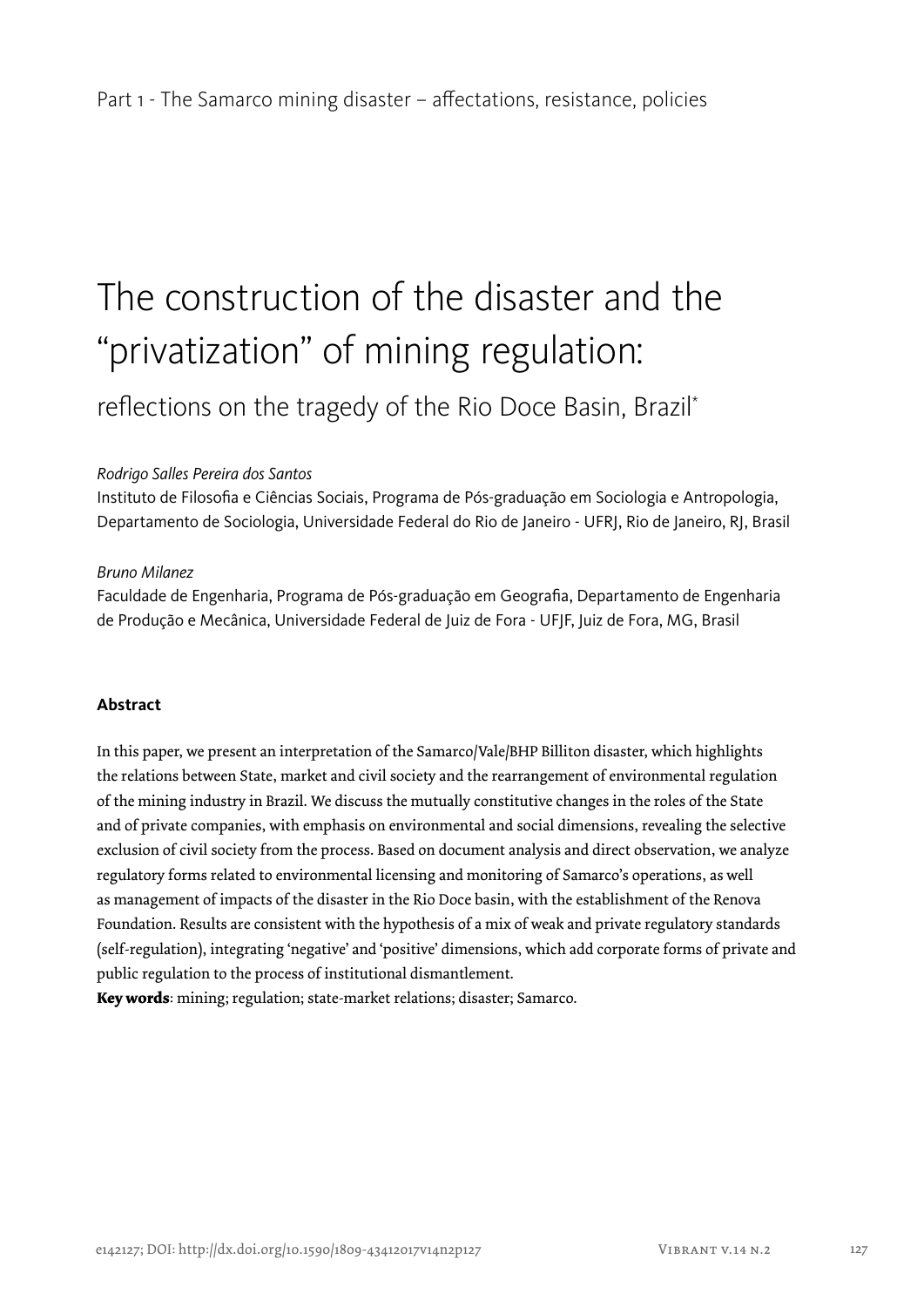# A construção do desastre e a "privatização" da regulação mineral: reflexões sobre a tragédia do Vale do Rio Doce, Brasil

## **Resumo**

Este trabalho apresenta uma interpretação do desastre da Samarco/Vale/BHP Billiton centrada nas relações entre Estado, mercado e sociedade civil e na reconfiguração da regulação ambiental da indústria extrativa mineral no Brasil. Dessa forma, discute as transformações mutuamente constitutivas nos papeis do Estado e das empresas envolvidas, com ênfase nas dimensões ambiental e social, e explicita a exclusão seletiva da sociedade civil no processo. Baseando-se em análise documental e observação direta, são investigadas as formas regulatórias relacionadas ao licenciamento e ao monitoramento ambiental das operações da Samarco, assim como à gestão dos impactos do desastre no Vale do Rio Doce, com o estabelecimento da Fundação Renova. Os resultados sustentam o argumento da combinação entre padrões de regulação fraca e privada (autorregulação), integrando dimensões 'negativa' e 'positiva', que acrescem ao processo de desconstrução institucional formas empresariais de regulação privada e pública politicamente construídas. **Palavras-chave**: mineração; regulação; relações Estado-mercado; desastre; Samarco.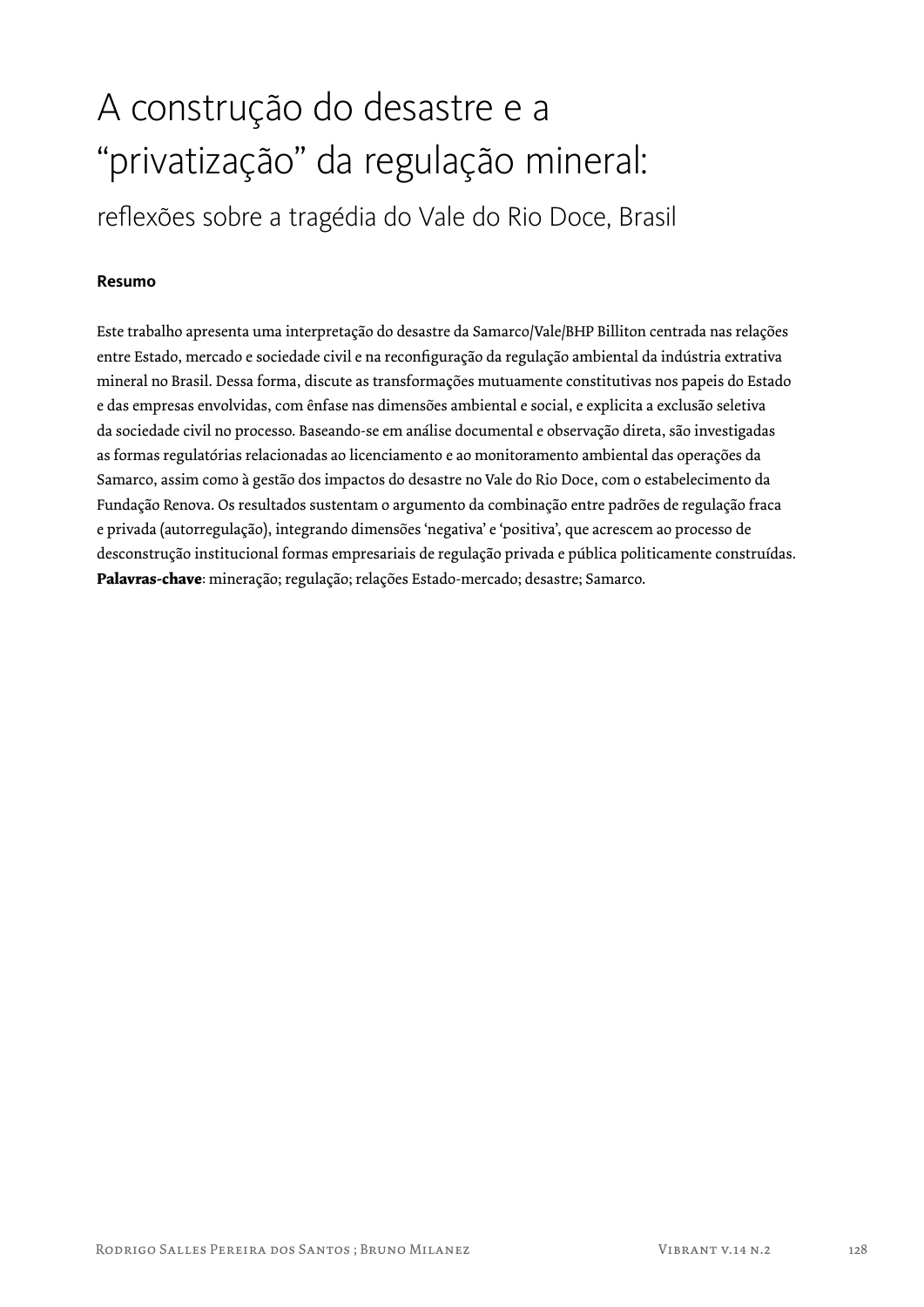# The construction of the disaster and the "privatization" of mining regulation:

# reflections on the tragedy of the Rio Doce Basin, Brazil

*Rodrigo Salles Pereira dos Santos Bruno Milanez*

### **Introduction**

In this study, we use the case of the disaster of the Rio Doce basin, caused by the failure of the Fundão Dam, controlled by Samarco Mineração S.A., on November 5, 2015, to explore possible changes in the trajectory of environmental regulation of the extractive industry in Brazil. We argue this case presents convincing data, both of the mix between public and private standards of regulation as well as of the former being replaced by the latter (Jackson and Rathert 2017), potentially driving a 'move', from a 'weak' model to one of self-regulation.

As we will discuss throughout the paper, environmental control in Brazil was based initially on a weak regulatory standard (Guimarães 1991). Despite the complexity and diversity of the environmental legislation, its implementation, seen as the weakest link of the environmental system (Hochstetler 2002), remained insufficient and did not meet expectations, both at federal and state levels. Due to historical institutional factors, mining assumed an important place in the collective imagination of Brazilian society and of bureaucrats and politicians, being symbolically linked to development and to expectations of employment and well-being (Enriquez 2007).

Along these lines, the establishment of a regime of environmental control of the extractive industry in Brazil can be identified with the notion of regulatory capture, defined as "de facto control of the state and its regulatory agencies by the 'regulated' interests" (Mattli and Woods 2009: 10). According to O'Callaghan and Vivoda (2013), this process can occur in situations where private corporations are able to accumulate sufficient power to dissolve the neutrality of regulatory entities or, at least, diminish the efficacy of this control.

From a theoretical point of view, this kind of analysis is relevant as a form of deepening the understanding of the firm-state relation (Block and Evans 2005). In this sense, it is most closely associated with critical studies on the various manifestations of neoliberal discourse about environmental regulation, particularly in the extractive sector. At the same time, the study is important from a social perspective, given that changes in environmental regulations have direct implications for social contestation, as well as the fact that its improved understanding may contribute to guide social movements' strategies in influencing the public debates concerning mining in Brazil.

In order to present this argument, we divided the paper into five sections, in addition to this introduction. Initially, we offer a brief presentation on the conceptual debate concerning private regulation of economic activity and the recent rearrangement of the relations between State, market and civil society. In the following section, we describe in a general manner several formative elements of the Brazilian environmental sector, its mode of regulation and institutional capacity. Next, the collapse of the Fundão dam is discussed in detail. We analyze how a weak regulation framework in Minas Gerais allowed for the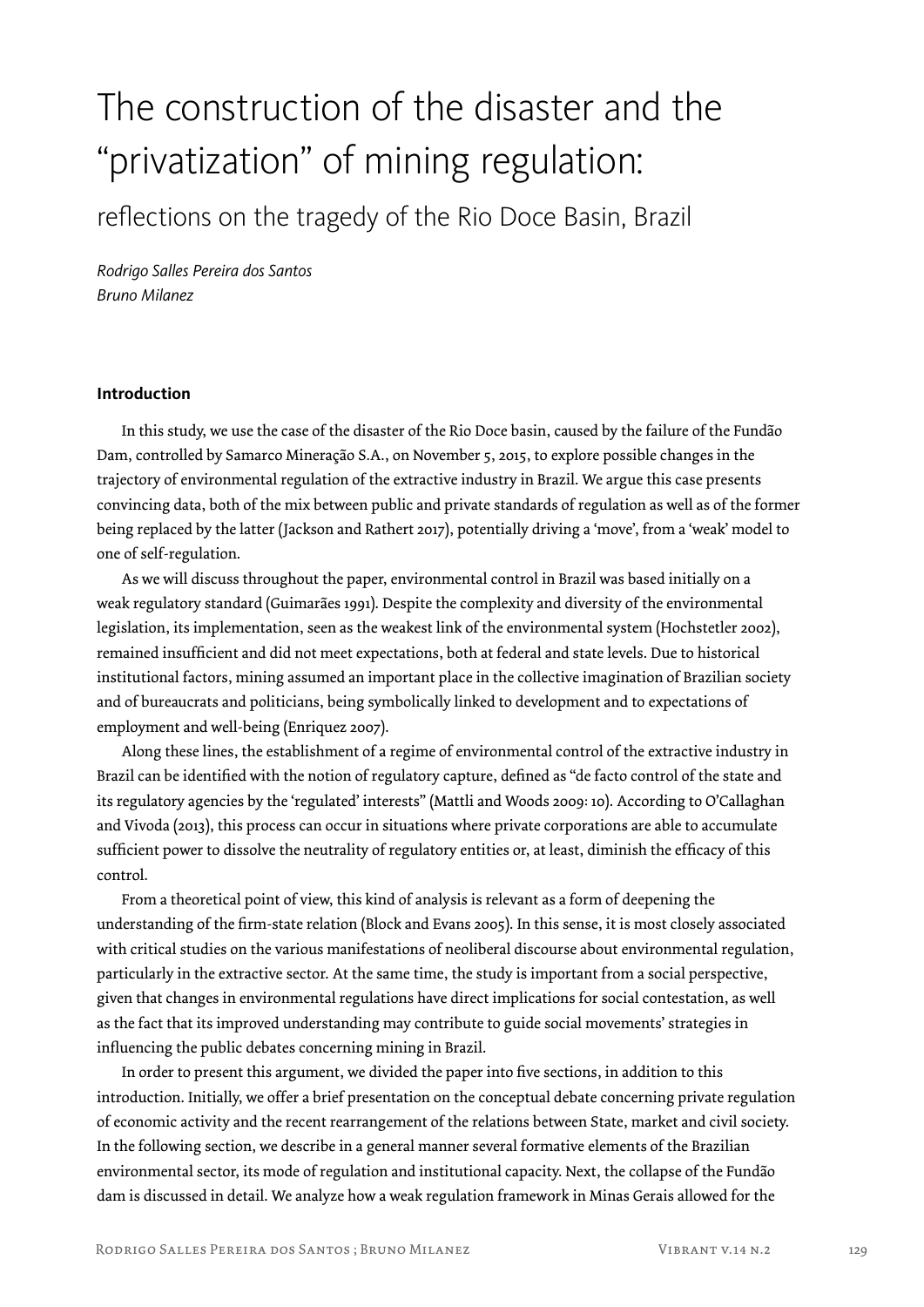licensing of a project which did not present environmental feasibility and, furthermore, how the dam monitoring system of the state has been ineffective in guaranteeing the safety of existing dams. Following this, we discuss the agreement signed between Samarco, the state governments of Minas Gerais and Espírito Santo and the Federal Government. We examine how the emergence of self-regulation practices in the sector has blended with and/or replaced public regulation devices as much as it has curtailed the chances of effective mitigation and compensation of the socio-environmental impacts of economic activities. In the final section, we go further in discussing recent proposals of changes in environmental legislation in both federal and state levels.

#### **Between State and market: metamorphoses on the social regulation of economy**

This section comprises a non-exhaustive literature review on the establishment of private and voluntary forms of regulating economic activities, particularly the extractive industry, and a broader discussion on its impacts for rearranging the relations between State, market and civil society.

Economic sociology literature has obstinately rejected the opposition between State and market as key institutions organizing the economy, viewing the latter and politics as socially overlapping, "mutually constituting spheres of activity" (Block and Evans 2005: 505). Based on the more general argument of the embeddedness of economic behavior and institutions in social relations (Granovetter 2007), conceiving economy and politics – and their basic institutions, market and State, respectively – as embedded would challenge the key claim of substantivist economic anthropology, that is, that modernity is characterized by the progressive autonomization of the economy in relation to society (Polanyi 2013).

Accordingly, facing the impossibility of economy's full autonomization, the empirically robust argument of the embeddedness has been systematically put forward by the New Economic Sociology (NES). At the same time, in light of the 'fading' of the historical-structural framework, which supported the metaphorical appeal of 'spheres' in relation, an interactionist conception of embedding social relations became prevalent.

Nevertheless, the relation between the embeddedness *condition* of economic life in social relations and the historical *process* of differentiation and institutionalization of economic phenomena in relation to politics and society seems to be one of complementarity rather than of opposition. Furthermore, the relative autonomy and dependence of both the analytical spheres of economy, politics and society and their key institutions can (and should) be interpreted from a dynamic perspective.

Indeed, not so recent changes in the forms of extra-economic influence on economic phenomena have been shifting the regulation over a diversified set of industrial activities (particularly those resource- and labor-intensive) from customary patterns of 'command and control', compulsory and applied by the State, "towards regulatory forms based on different social control strategies – like market mechanisms, the provision of information, and informal shaming processes" (Bartley 2003: 433-434). St-Laurent and Le Billon (2015: 2) sum up these mutations as "a shift from "government" to "governance" in natural resource management", replacing "government-industry negotiations" or diadic interactions by "multistakeholderism".

If the authors are correct in assuming a "repositioning [of ] the state and its responsibilities" (St-Laurent and Le Billon 2015: 591), it seems equally important to remark the noteworthy changes derived from that for the broader relations between economy, politics and society, as well as for institutions such as the State and market, and for economic and non-economic actors.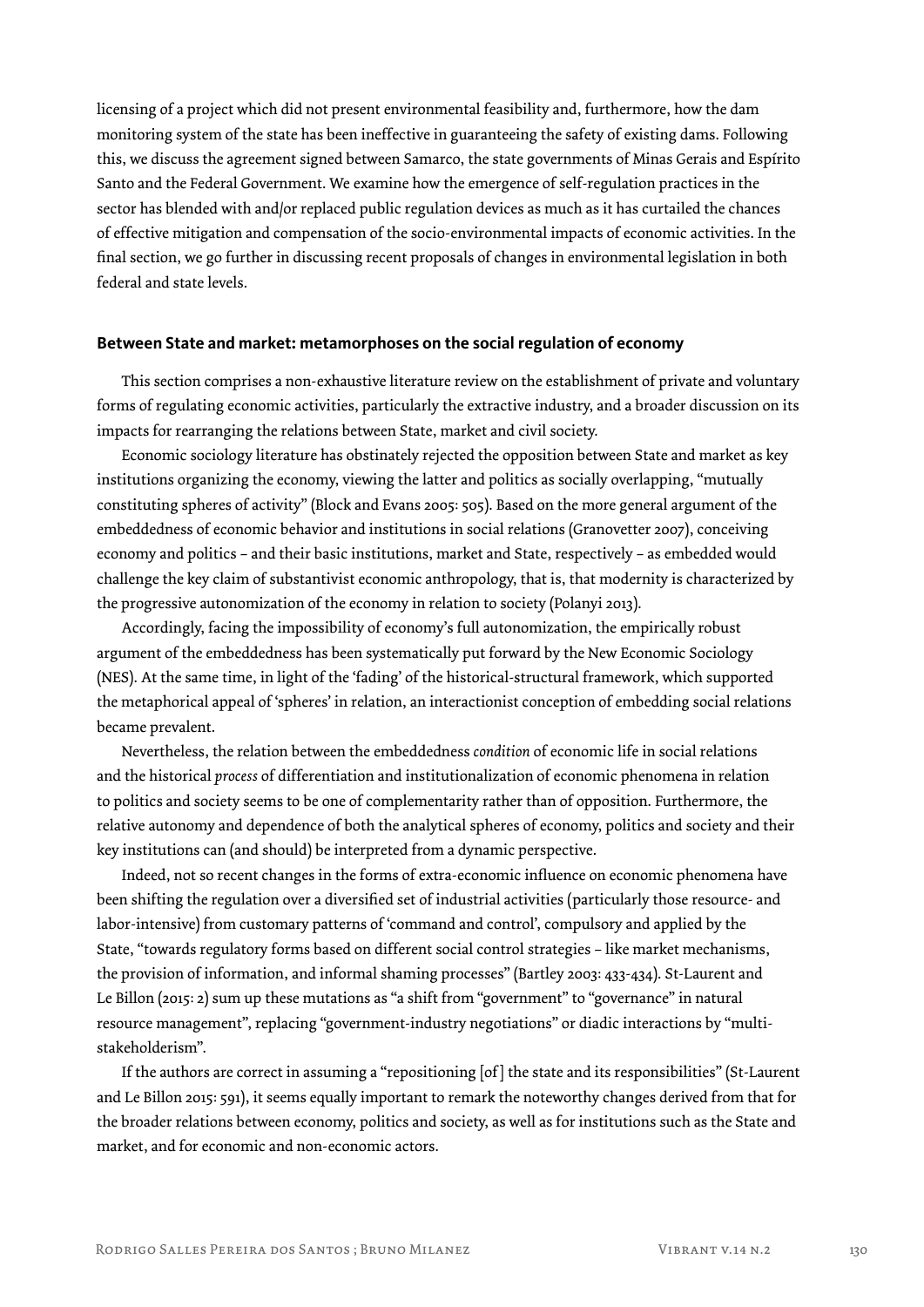In practice, different branches of specialized literature are dealing with the multiple forms assumed by these processes of regulatory change and substitution. These include terms that are not always clearly defined and are used almost interchangeably, such as "voluntary approaches, self-regulation, selfcommitments, environmental accords, private agreements, voluntary initiatives, industry initiatives and public voluntary schemes" (Schiavi and Solomon 2007: 28). In addition, expressions like "corporate codes of conduct, sustainability reporting, eco-labeling, social auditing, independent monitoring, and Fair Trade products" (Bartley 2003: 435) are other possible forms.

In order to make sense of this diversified set of regulatory devices, broader definitions have also been proposed, such as "global private regimes, non-state market-based governance, industry self-regulation and/or corporate social responsibility (CSR)" (Dashwood 2013: 456).

These proposals have had a major influence on the academic literature in areas such as public management, public policy and strategic planning, consolidating as New Public Management, particularly in countries of the Anglo-American tradition (Porter and Brown 2013). New Public Management is, largely, based on the neoliberal endorsement of the free market and competition principles (Lorenz 2012). Some of its major claims comprise the increase of flexibility, customer-oriented servicing (rather than citizenoriented), competition among public institutions, and the establishment of a private, commercial and market-based culture (Lynn Jr. 1998).

The devices in question have been oriented to regulate from operational units (mines or factories, for example), to firms or entire corporations, and even included entire industrial sectors or goods and service markets as object of regulation.

In short, the specialized literature highlights the changes of the management forms resulting from these devices' emergence as moving towards privatization, i.e., for increasing private or hybrid forms of regulation to the detriment of the public ones (Bartley 2003, 2014; Clapp 1998; Dashwood 2013; Jackson and Raghert 2017; Marques 2016; Schiavi and Solomon 2007; St-Laurent and Le Billon 2015; Vogel, 2010). Despite its either critical or normative tones, this literature portrays such a trend as an expansive and inclusive move embracing economic and social actors (multi-stakeholderism, see Marques [2016]) as different as collective (trans)sectoral organizations and institutions, corporate foundations, NGOs, affected communities, native populations, etc.

Although private-led, such a move does not overlook the State. Accordingly, the State is acknowledged by its unique capacity "to shape market access on a large scale and institutionalize the rights of citizens and firms within their borders" (Bartley 2014: 96). In addition, it might be considered for its ability "to govern at a distance and ensure the governmentality of the mining sector by delegating some of its responsibilities" (St-Laurent and Le Billon 2015: 592).

Some authors (Dashwood 2013; Marques 2016; Vogel 2010) also emphasize a switch from mandatory compliance regimes to voluntary ones; voluntary codes of conduct, such as the ISO 14000 (Clapp 1998), being exemplary. Still others argue for the emergence of a "composite picture of a 'compulsory voluntary initiative'" (Schiavi and Solomon 2007: 38). Nevertheless, their regulatory focus remains under-theorized, being related mostly to the environment, but including other areas such as labor (Bartley 2003), human and cultural rights (Haalboom 2012) and gender (Keenan, Kemp and Ramsay 2016).

In regard to the scales of private regulation, this seems to be a debate which has remained underdeveloped. Whereas Marques (2016: 619) perceives a "shift in focus to more encompassing initiatives", such that ""collaborative governance" and "scaling up" have become part of mainstream thinking and discourse" in the Canadian extractive mining industry and Clapp (1998) sees the development of environmental management standards as the key change in the conditions of competition under a "global market" and the formative basis of an "emergent international regime"; other authors simply understand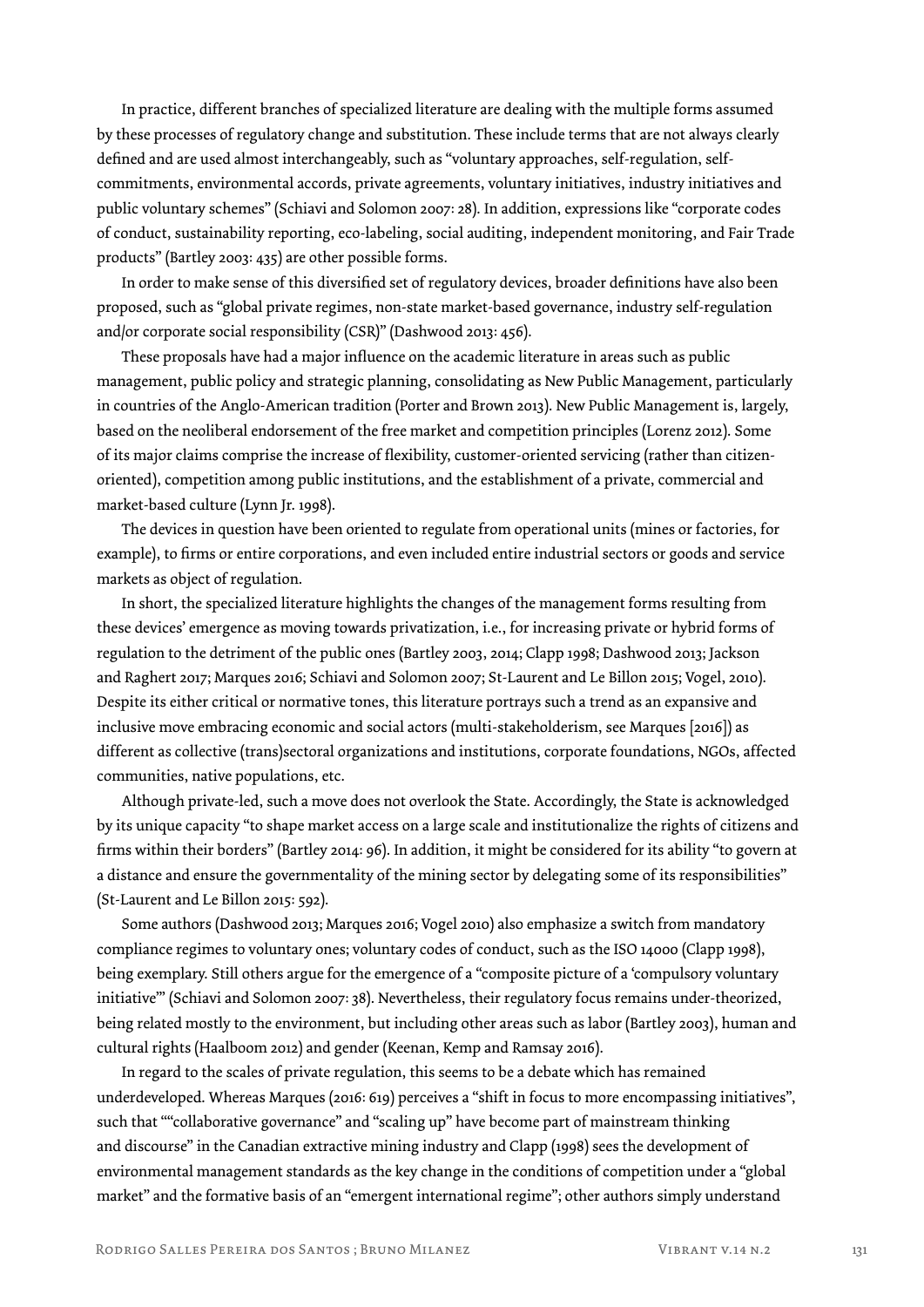regulation upscaling as a 'natural' move, since the "structure and scale of global production has challenged the existing capacities of governments to regulate the growing share of business activities that take place beyond their borders" (Vogel 2010: 73).

More importantly, the range of economic regulation devices deserves specific attention. From this perspective, codes of conduct and management standards (Clapp 1998); labels and certifications (Bartley 2003, 2014); collective guidelines, including Corporate Social Responsibility (CSR) (Bebbington 2010; Dashwood 2013; Haalboom 2012; Marques 2016); agreements (St-Laurent and Le Billon 2015); and foundations and trusts (McElroy 2012) have been remarkably relevant.

Clapp (1998) discusses the establishment of codes of conduct and management standards, as well as private standard-setting organizations. The author considers the general adherence to the ISO standard 14000' as the formation of a hybrid regulation regime. Although "dominated by private industry interests, particularly those in industrialized countries", such a hybrid regime penetrates "into national standards, governmental regulations, and intergovernmental policies" (Clapp 1998: 304), with deleterious effects on national systems of environmental regulation. Seen as "less intrusive" regulatory devices (Clapp 1998: 300), codes and standards have become decisive in accessing external sources of capital and rearranging sectoral competition.

Similarly, Bartley (2003) discusses the emergence of labeling and certification of socio-environmental performance based on independent accreditation bodies. The author ascribes their evolution to the convergence between a social contestation movement in textile and timber industries and a "neo-liberal institutional context [which] encouraged States and NGOs to build private regulatory associations", to the detriment of "governmental and intergovernmental regulation" modes (Bartley 2003: 456-457). These private, non-profit associations, comprised of firms and NGOs, such as the Forest Stewardship Council (FSC) and the Fair Labor Association (FLA), for example, are understood in relation to a "competition between alternative sets of solutions and conflicts between actors" (Bartley 2003: 437) in "a field shaped by power, interests, and preexisting institutional arrangements" (Bartley 2003: 438).

With regard to CSR, "a range of unilateral and collaborative strategies in order to respond to the reputational crisis" (Dashwood 2013: 469-470) of the extractive industry in the 1990s came on the scene. Early movers in adopting corporate social responsibility programs, such as Noranda (currently Glencore Xstrata) and Placer Dome (now Barrick Gold), may have steered collective guidelines at the level of sectoral associations, such as the International Council on Metals and Mining (ICMM). Increasingly important, these collective arrangements emerged in relation to the global expansion of major TNCs' operations and were driven at improving sectoral, socio-environmental performance.

For Bebbington (2010: 106), however, the spread of CSR programs and the increase of social conflict in the Peruvian extractive industry are correlated. The author argues these "programmes seek to delegitimize conflict as a valid means of expressing concerns and as a legitimate pathway towards institutional change", limiting public debate and the emergence of other potential routes for institutional change – including governmental and intergovernmental ones (see also Bartley 2003).

In turn, Haalboom (2012) notes that although sector-led CSR guidelines imply specific forms of corporate compliance, it is hardly likely that they satisfy expectations of improved socio-environmental performance and reinforce the defense of affected groups' rights – as the ICMM support of the nonrecognition of native populations' international rights in the Surinam on the part of the BMS (a subsidiary

<sup>1</sup> Since Vale S. A. was the first transnational corporation (TNC) in mining to attain this standard (Enriquez and Drummond 2007) and Samarco S.A. the "first iron ore mining company in the world to receive the ISO 14001 certification for all phases of the productive process" (Dias 2015), it is important to understand these corporations as early environmental movers as a result of the changes in the regime of competition, as suggested by Clapp (1998). See Tubino, Devlin, and Yap (2011) about Vale's obtaining the ISO 14001 standard.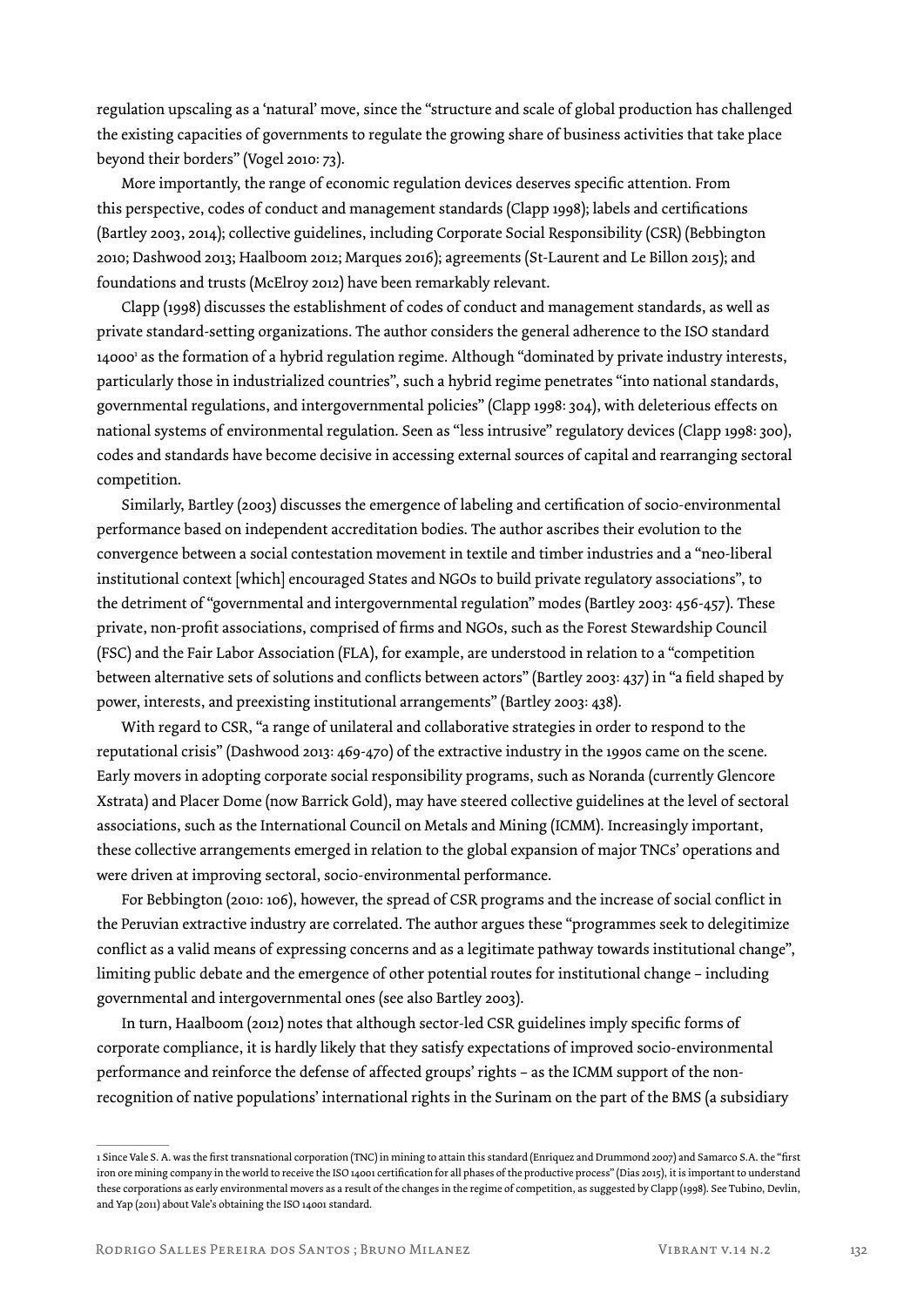of BHP Billiton) has demonstrated. In this sense, CSR should be seen as a context both enabling and restraining, being subject to power dynamics. Accordingly, as far as it may offer "a mechanism by which local communities and their transnational networks can pressure MNCs to recognize human rights, rights that the state may not be recognizing" (Haalboom 2012: 969), CSR may prompt only "superficial engagements with marginalized groups", being resistant to "any kind of fundamental change" (Haalboom 2012: 977).

The examination of the Canadian mining industry's pioneering response to its reputational crisis does not seem to be more promising. Marques (2016) analyzes the competition among three forms of regulation in the sector – State regulation, cross-sector private regulation and decentralized private regulation –, which has favored the latter. The author disputes the normative interpretations on the roles of sectoral associations and, mostly, of the State in raising mining operational standards. In this case, "rather than promoting consolidation, the [Canadian] government has implemented policies that actively encourage regulatory fragmentation (Marques 2016: 9), to the detriment of the legal prerogatives related to its "power to investigate overseas operations and guideline compliance" (Marques 2016: 7), and of the multistakeholder types of controlling the Canadian extractive industry.

St-Laurent and Le Billon (2015) analyze private agreements for compensation for the impacts and sharing of benefits associated to mining projects, and aimed at obtaining the social license to operate. Usual in multiethnic settings, impact and benefit agreements (IBAs) or community development agreements (CDAs) constitute voluntary private contracts among sponsors of extractive projects and affected communities – Aborigines in the Canadian case. By transferring responsibilities to non-State actors, this kind of private agreement would reduce conflict levels over resources as it replaces adversarial for consensual political forms, in favor of governments and firms.

However, IBAs may also be seen as a set of techniques and discourses shaping individual and collective actors' behavior. For St-Laurent and Le Billon (2015: 591), these agreements are based on the "selective absence" and distancing of the State from arbitrating market-society relations. In this sense, private agreements would allow companies "to reconcile both the pressure to ensure more ecologically and socially 'sustainable' practices in the mining sector while maintaining economic development and competitiveness" (St-Laurent and Le Billon 2015: 591). As a result, access to and control over mineral resources would be systematically supported by the decreasing "authority of the government […] by the delegation of power to corporations" (St-Laurent and Le Billon 2015: 593).

Finally, the establishment of corporate foundations<sup>2</sup> in the extractive industry meets partially the "demands from activists, communities, and investors concerned with social risks, reputations, social license to operate, and improvement in the distribution of the benefits of mining operations" (McElroy 2012: 242). According to the author, "foundations are typically site-specific or region-specific" (McElroy 2012: 241), dealing directly with geographically bound impacts and beneficiaries, and mediating contestation towards the "legitimacy of direct corporate social investment programs" (McElroy 2012: 248).

In practice, the relatively independent, organizational forms of corporate social investment – of which foundations are exemplary –, develop governance structures comprised of or even led by civil society organizations. Also, they allow for the autonomous management of "finances and social investment programs separately from the management of individual mines and MNCs" (McElroy 2012: 249). According to the author, it is precisely such an "'external' form of corporate foundations" and the "perceived independence of the foundations from the influence of corporate interests" (McElroy 2012: 249) which

<sup>2</sup> The author estimates the existence of "41 foundations, trusts, and funds connected to mining operations in developing nations" (McElroy 2012).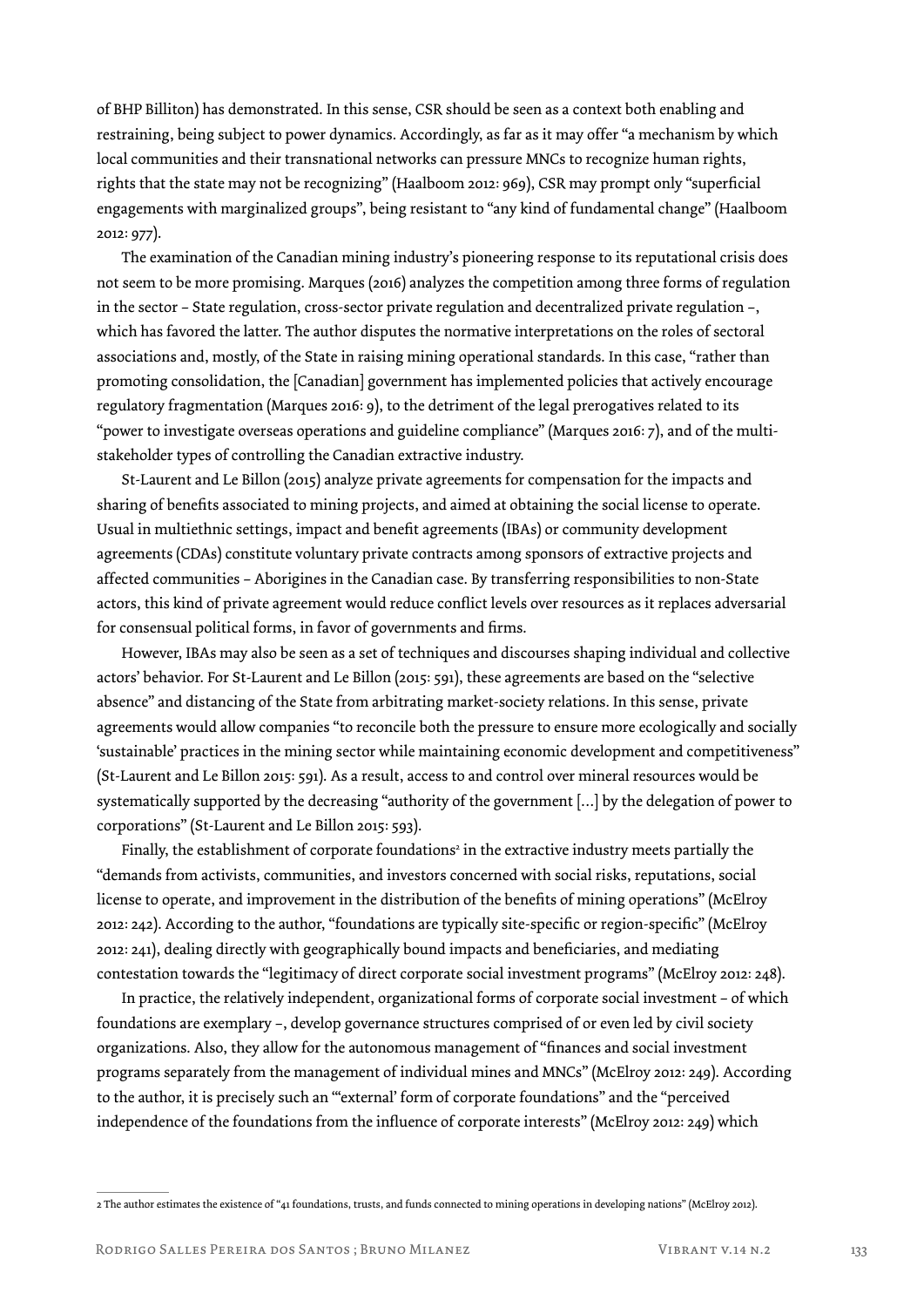provide a specific form of value to mining TNCs: a type of "form-focused value" (McElroy 2012: 241) which "determines the degree to which their work with social investment programs is seen to be legitimate" (McElroy 2012: 249).

Despite their diversity, private regulatory devices call into question State-centered, customary forms of regulating the economic activity. Accordingly, they redefine the limits among the analytical spheres of economy, politics and society. In this sense, it is key to examine their common features, which are capable of bringing about a progressive, private-driven displacement of form and content of these spheres' key institutions.

#### **General aspects of environmental capacity in Brazil and in Minas Gerais**

The concept of capacity building originated in the proposals of multilateral organizations, which argued for the development of institutional capacity by countries on the periphery dependent on international aid (Kirchhoff 2006). In this perspective, some studies proposed to examine the extent to which the matter needed to be adapted to deal with environmental issues, introducing the concept of capacity development for the environment. The concern with a specific type of institutional capacity for environmental issues is justified by Sagar (2000) based on the claim that environmental problems are multisectoral, present a high degree of complexity and uncertainty, and generate long-term impacts, the causes of which are not always clearly defined.

Thus, the concept of environmental capacity would complement the capacity building perspective, overly centered on the abilities of governmental agencies. Environmental capacity proponents argue that "a country's capacity for environmental protection is not and cannot be restricted to government policies. Increasingly it depends on societal forces of all kinds" (Jänicke 2002: 2). This idea is based on the assumptions that "material, institutional and socio-cultural capacity of a country are more relevant in determining the outcome of environmental policies than its choice of policy instruments" (Jänicke 1992: 47), and "successful environmental protection is brought about by a complex interaction of influences and not by a single, isolated factor, nor a favourite instrument, nor a single type of actor, nor a particular framework condition or institution" (Jänicke 2002: 4).

Among studies that address the question of environmental capacity in Brazil, many call attention to considerable institutional and sociocultural limitations.

At the federal level, Guimarães (1991) has already argued that environmental management was created in the realm of State technocracy, which, accordingly, turned economic growth into its primary objective. Similarly, Hochstetler (2002) listed corruption, lack of financial resources, constant restructuring of environmental agencies and low level of environmental conscience as inhibiting factors of environmental capacity in Brazil. She has also indicated the coexistence of a robust environmental regulatory system with institutions created to promote economic growth as the underlying reason for scant environmental policies. In another study, Milanez and Bührs (2009) established historical causes for the environmental sector being isolated from decision-making centers at the federal sphere.

At the subnational level, Kirchhoff (2006) attributes the limited capacity for policy execution to regional disparities, which account for the differential quantity and quality of human and physical resources, as well as the lack of integration.

With regard to the state of Minas Gerais, the bureau responsible for "environmental policy" is the Minas Gerais State Council for Environmental Policy (COPAM), whose mission is to establish guidelines, policies, regulatory and technical norms, standards and other operative measures, including the responsibility for environmental licensing. COPAM is part of the structure of the State Secretariat for the Environment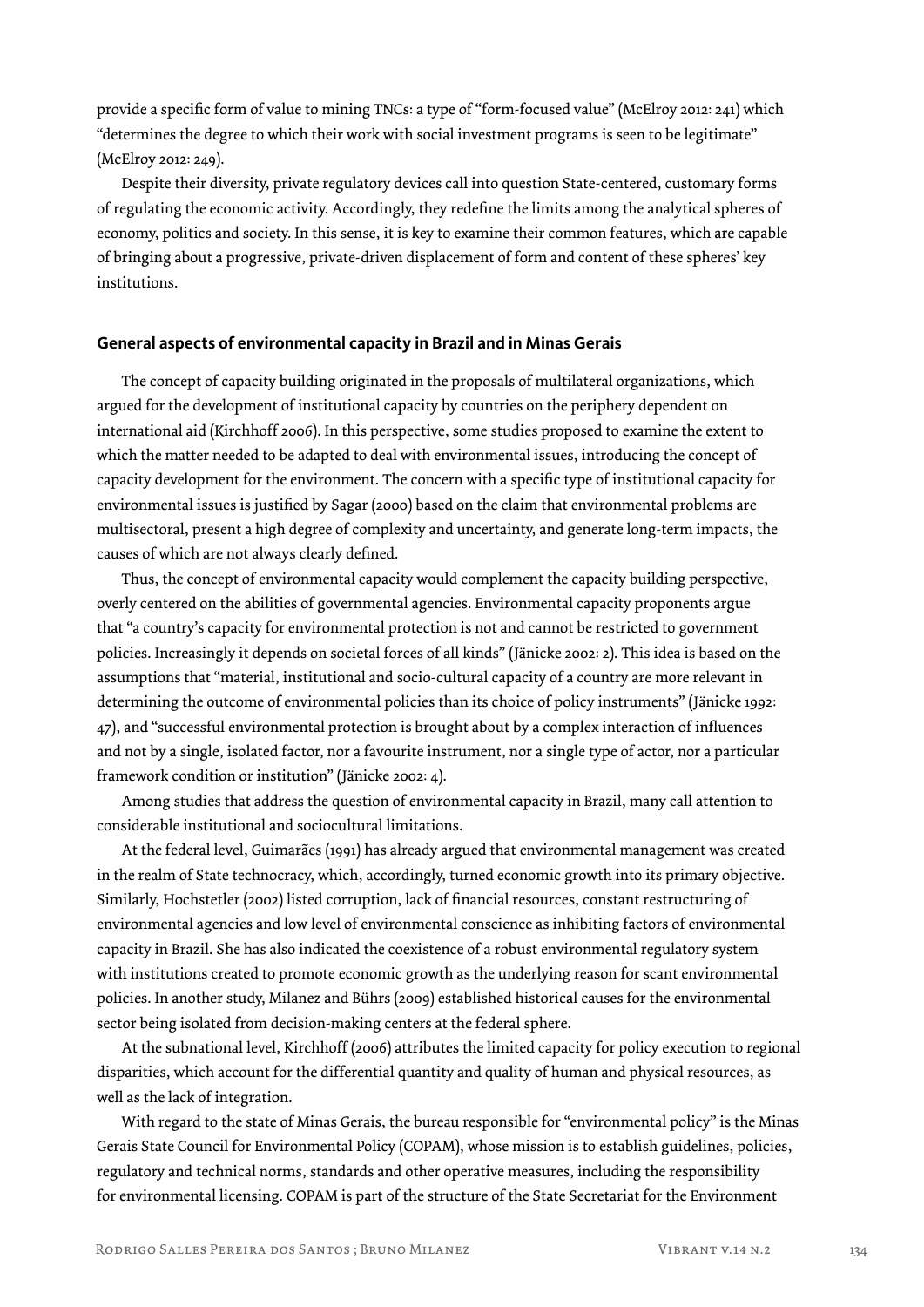and Sustainable Development (SEMAD). SEMAD comprises the following executive bureaus: the State Environmental Foundation (FEAM), the State Institute for Water Management (IGAM) and the State Forestry Institute (IEF). In 2006, the management of SEMAD and COPAM was decentralized through Regional Collegiate Units (URCs) which, in turn, receive technical and administrative support, from their respective Regional Superintendencies for the Environment and Sustainable Development (SUPRAMs). URCs are, like COPAM, deliberative and normative agencies, while acting regionally in environmental licensing (Rodrigues 2010).

Carneiro (2005) identified that COPAM counselors' participation is highly dependent on social, cultural and specific (procedural) forms of "capital", which legitimize an oligarchic involvement in environmental decision-making and restrict the influence of popular segments' representatives. Similarly, Milanez and Oliveira (2015) described an appropriation of environmental agencies by an elite associated with the government and the business sector.

In respect to the Samarco case, insufficient action towards control by environmental agencies can be identified. In addition, the lack of punishment and the low level of the fines imposed on the company have not served as a stimulus for changing corporate practices. Despite that, the company still has been particularly reluctant to carry out compensation.

Between 1996 and 2015 (prior to the dam collapse), Samarco had been fined approximately 18 times for environmental reasons. In 2002, for example, the company was fined for silting the Macacos creek due to erosion of internal roads, a repeated violation, for which FEAM had ordered corrective action. In 2004, the company was fined (initially on R\$ 7.4 million, a figure later reduced to R\$ 3.7 million) for operating the Santarém dam and a long distance conveyor belt without renewing the operating license. In 2005, the company was once again fined for the high turbidity levels of water found in its dams' spillways (R\$ 42.5 thousand). On the same occasion, Samarco was fined in R\$ 21.2 thousand for high levels of particulate emissions. In January of the same year, the company was also fined for a leaking in the Germano dam, although the fine was never issued; after five years, the period of the crime expired and the lawsuit was shelved (FEAM 2006).

Samarco deploys a recurring tactic with regard to the imposition of fines, declaring itself not guilty on legal and technical grounds in all lawsuits. Thus, the company seeks to invalidate the environmental technicians' arguments or even delegitimize the legal authority of the bureau in question to apply a specific fine. Being unsuccessful, the company tries either to reduce the amount of the fines imposed or to delay the lawsuit as much as possible, looking forward to the prescription of the violation. Accordingly, the company is able to take advantage of the slowness of the legal and public administration systems.

#### **A fragile State presence: the licensing of Fundão and dam monitoring in Minas Gerais**

The licensing of the Fundão Dam

The environmental licensing process of either potentially polluting or major impact projects may be critically defined as a procedural step aimed at obtaining licenses required in legislation. Political and economic organizations implicated in licensing hardly consider turning down projects, since they regard them as vital to economic development. In fact, firms and corporations are highly influential on the political domain and on decision-making organizations such as councils, committees, etc. Accordingly, rejecting projects is exceptional. In general, project approval goes along with conditional requirements, which assume that problems identified during the licensing process can either be prevented, mitigated or compensated for at a later date (ETTERN and FASE 2011).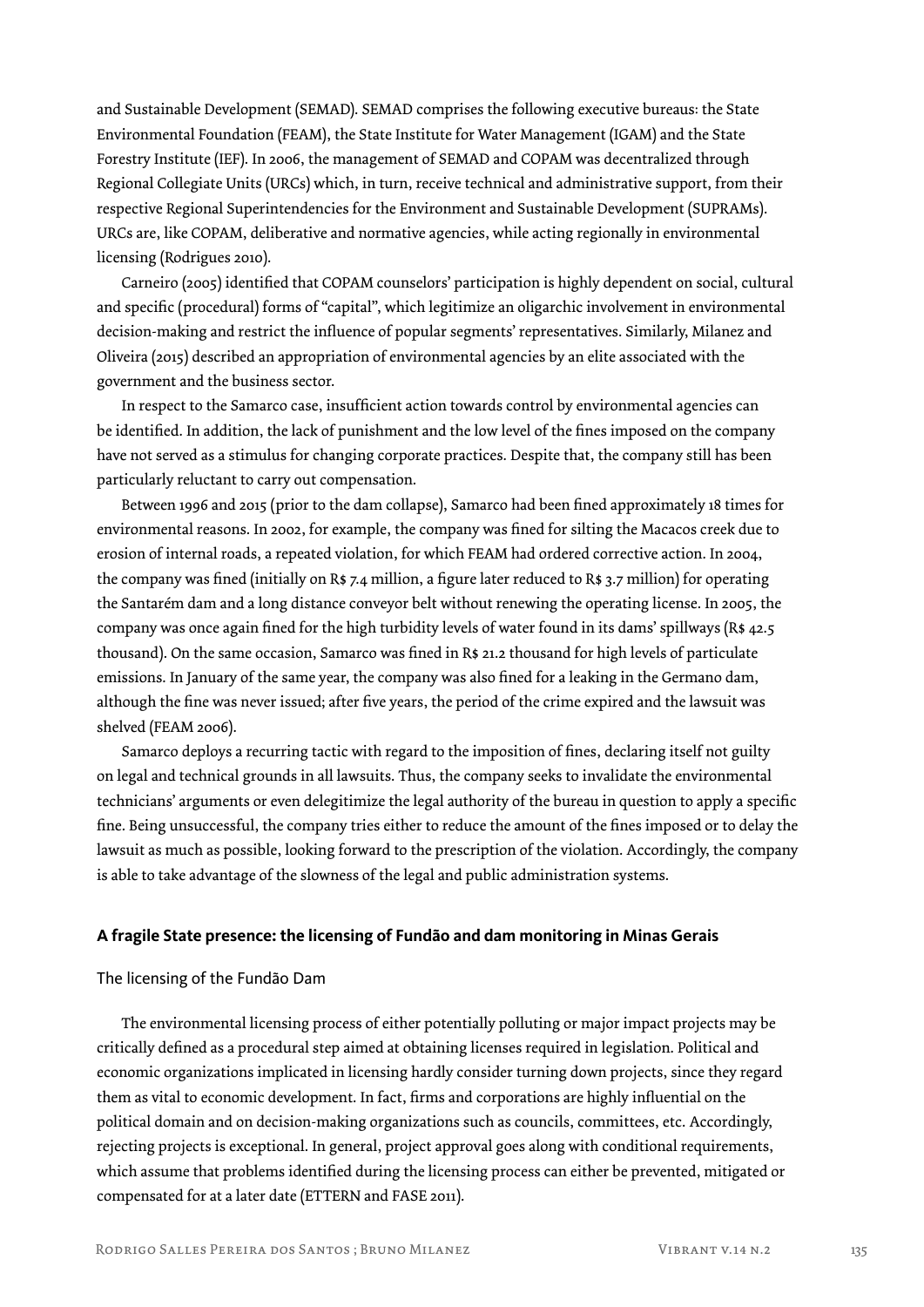The Samarco/Vale/BHP Billiton disaster illustrates that State agencies responsible for public regulation have had very limited influence over corporate practices and technical options by mining companies in Brazil, whether due either to financial, technical and operational ineptitude, or to selective (in)action.

The Fundão dam was part of the infrastructures necessary for making Samarco's mining complex operational. The dam must be understood in relation to the increase in ore extraction during the commodities' boom (2002-2011) and post-boom (since 2012) periods. Each stage of the dam's licensing until its rupture indicates the firm's strategy facing the changes in commodity prices.

The environmental licensing process began in 2005 through the submission of the Environmental Impact Assessment and the Environmental Impact Report (EIA-RIMA). These documents have been analyzed by the Minas Gerais State Environmental Foundation (FEAM). Submission occurred at the beginning of iron ore prices upsurge and was related to the expansion of extractive activities by Samarco enabled by the P3P project. The Fundão dam was the newest of the three tailings dams in the area of Mariana. The dam project anticipated an approximate total capacity for disposing 79 million m<sup>3</sup> of clay tailings and 32 million m<sup>3</sup> of sandy ones (Brandt Meio Ambiente 2005).

In 2007, the preliminary and installation licenses were granted. The following year, iron ore prices reached their first peak; at the same time Samarco obtained the operating license. Consequently, the company was able to benefit from a significant expansion of scale economies. In 2011, there was a new peak in prices following the crisis of 2008. At the time, Samarco requested the renewal of the operating license, which was immediately granted, and authorized until 2013. The license was associated with new expansion projects.

In 2012 and 2013, new studies submitted to FEAM alleged the premature overload of the Fundão dam (SETE 2013). With the intent of increasing scales of extraction, Samarco submitted a new EIA in 2012. This new EIA aimed at promoting the optimal use of the Fundão dam. New environmental study and report were also submitted in 2013, now driven at heightening and unifying the Germano and the Fundão dams, giving rise to a mega dam.

The company sought to increase the area of tailings disposal by merging the neighboring dams and enlarging their lifespan, as indicated in the 2005 EIA-RIMA, although there was no analysis at that time. Both projects would allow for the extraction of larger volumes of ore. Also, they would make the process less expensive, faster and more efficient (since it would take advantage of the existing framework and the water treatment and recirculating system) than building a new dam in a nearby valley, despite being potentially more destructive. This strategic guideline, with a focus on cost reduction regardless of related risks, matches the beginning of prices dropping in the post-boom period.

Also in 2013, the company requested for the renewal of the Fundão dam's operating license, which had not been approved as far as the dam collapsed. In 2014, the preliminary and installation licenses were granted together for the company to optimize the dam. Finally, in June 2015, the licenses for the heightening and unifying of the Germano and the Fundão dams were simultaneously granted.

Therefore, we can conjecture that the interventions which were taking place at the Fundão dam at the moment of the tragedy possibly refer to either one or both projects which had a valid installation license. A corporate strategy aimed at reducing operating and investment costs, framed in the context of falling commodity prices since 2011, may have affected safety and quality of the projects.

Altogether, there were three different EIA-RIMA studies for a single dam. These were submitted to the environmental regulatory agency, and made available to society and discussed in public hearings. Thus, this type of licensing process sets up a fragmentation tactic, favoring impact underestimation and miscalculation of people affected, as it allows for the company to represent impacts and affected people separately, in relation to each project. As a result, consultation with society is likewise fragmented into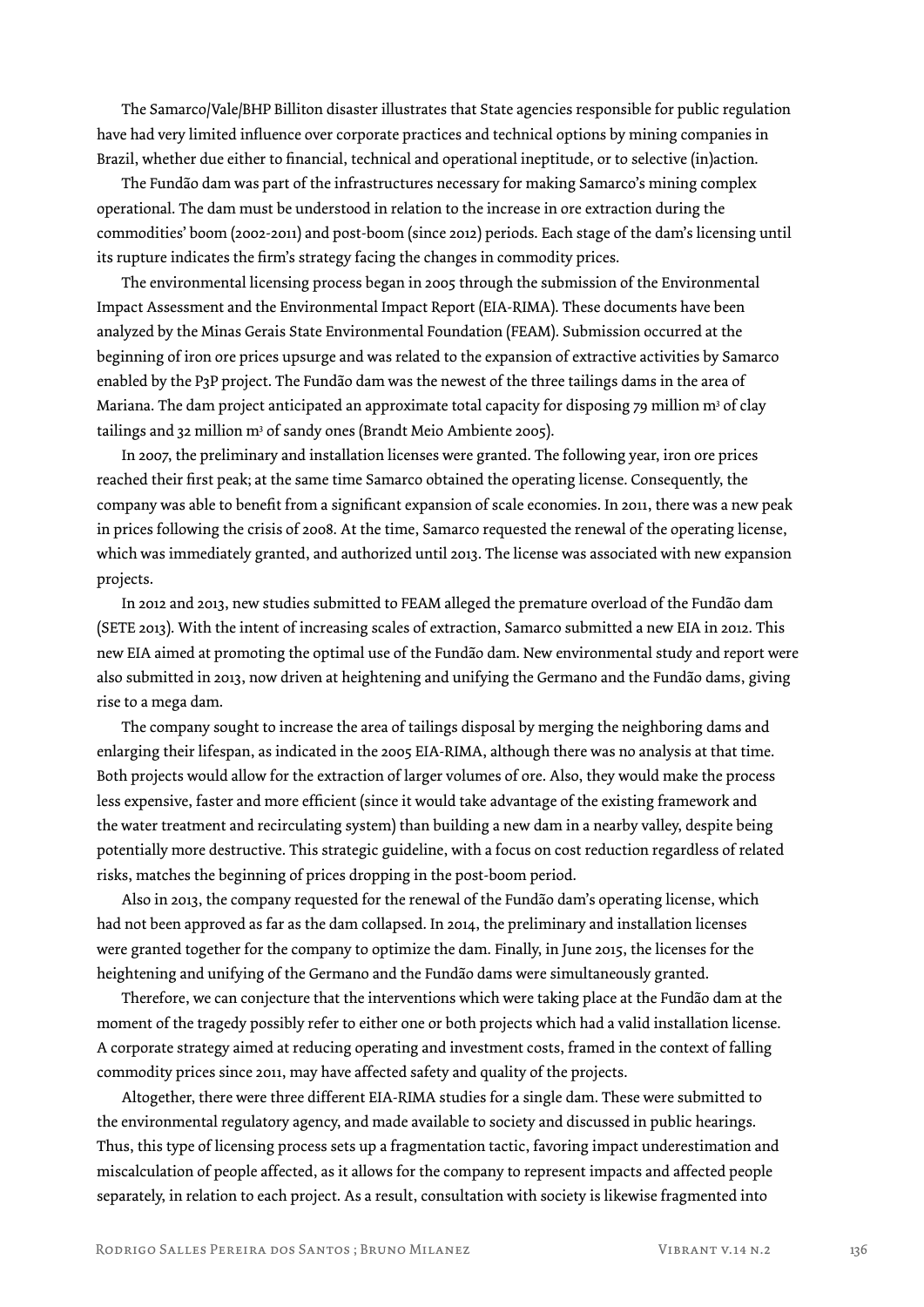different public hearings, and it gives rise to an excess of diffuse and patchy information, disjointed into different environmental agencies and levels of political power.

Brazilian environmental legislation requires the presentation and evaluation of location alternatives to the project as part of the EIA. The dam's EIA compared the valley of the Fundão stream with the valleys of the Natividade and Brumado streams (the latter presuming a future tailings dam), all close to the exhausted Germano mine. Among the three alternatives, the Fundão dam was the only option that would produce direct impacts and cumulative effect on the Germano (beside) and Santarém (downstream) dams. Samarco recovered water for the concentration process in the latter one.

In addition, the other two alternatives to the Fundão dam were located in different watersheds, which did not drain in cumulative convergence towards the community of Bento Rodrigues. That is, if an alternative location had been chosen at that time, the community of Bento Rodrigues would have been less threatened by a potential collapse of Samarco dams. The existence of well-preserved vegetation and archeological potential were among the factors seen as troublesome in opting for neither the Natividade nor Brumado valleys. However, the EIA considered neither the risk of cumulative impact nor the distance to Bento Rodrigues as an adverse factor against the Fundão stream (Brandt Meio Ambiente 2005).

Similarly, environmental legislation also requires that EIAs consider alternative technologies and justify their options. However, the EIA of the Fundão dam did not present any technological alternative for tailings disposal. Particularly, technological alternatives for waiving dams in tailings disposal<sup>3</sup> were not mentioned as possible solutions, if only to be evaluated as overly expensive and unfeasible on a large scale. The study was limited to a comparison of two different dam construction methods: one conventional, based on land massif, vertical filter and draining base; and the other one using the sludge itself for damming and heightening in stages, which was ultimately chosen.

The National Council for the Environment (CONAMA) Resolution 01/86 requires the Area of Direct Influence (AID) and the Area of Indirect Influence (AII) to be specified. These areas are subject to direct and indirect impacts of the licensing project, respectively. Also, in the EIA of the Fundão dam, AID was split in the Directly Affected Area (ADA) and the Peripheral Area (AE). In defining areas affected, one should consider both actual impacts, which occur independently of mitigating and controlling measures; and also potential impacts, which can occur if mitigating and controlling procedures are not taken to prevent such impacts (as was the case of the collapse in question), or in fortuitous situations.

When analyzing the biotic and physical impacts, the ADA was restricted to the area to be occupied by the Fundão dam; the Peripheral Area was limited to the Fundão stream watershed, in addition to the Germano dam regarding only for physical impacts; and, finally, the AII was limited to the sum of the latter two, in addition to the Santarém dam and the area of vegetation contiguous to it. For the social and economic impacts, the ADA was delimited as the area of dam construction, as the AE considered the village of Bento Rodrigues as "more exposed to possible effects of water quality changes stemming [either] from the dam operation, or from the provision of labor for the building phase" (Brandt Meio Ambiente 2005: 74). Finally, the municipalities of Ouro Preto and Mariana were considered as AII, "where the socioeconomic repercussions of the dam project are noticeable".

The narrow delimitation of areas of influence stipulated by the EIA for the Fundão dam demonstrates the analysts who drafted the study did consider neither the possibility of collapse, nor the chances of large-scale tailings overflow. A single social impact was foreseen during the operating phase, i.e. the increase in job creation and regional income, seen as positive effects (Brandt Meio Ambiente 2005). The study which projected the heightening of the Fundão dam and its unification with the Germano dam

3 These comprise the disposal in exhausted caves, sludge thickening, dry stack, geotextile or vacuum filtration, among others.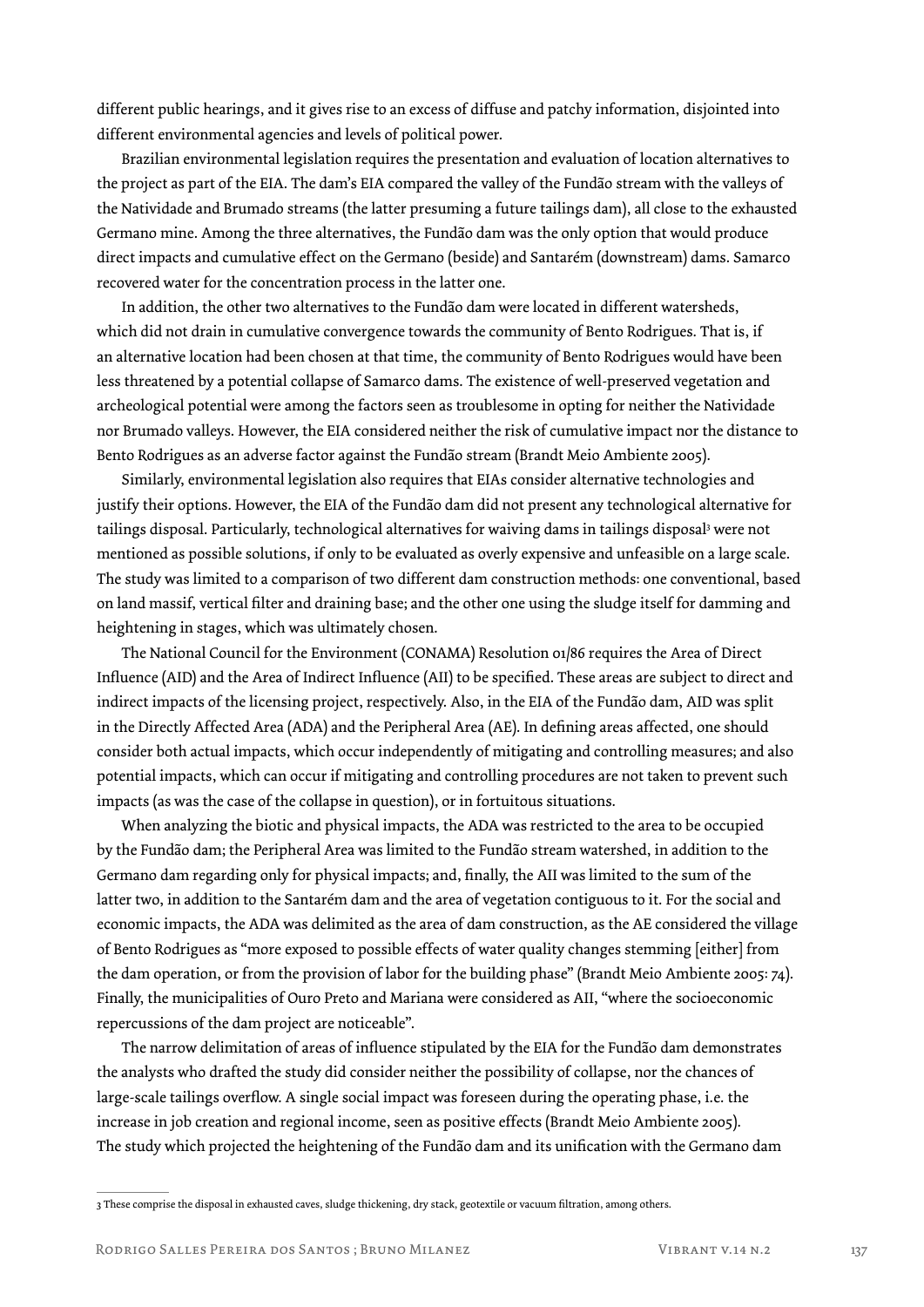confines the areas of direct influence to the same boundaries planned in 2005 and it did not contemplate the possibility of dam collapse (SETE 2013).

Accordingly, EIAs have been inadequate to convincingly identify all potential environmental impacts of large-scale projects in general, and the ones caused by mining projects, in particular. In part, these studies tend to underrate negative impacts; this can be credited to the fact that mining companies choose and hire the consulting firms that carry out the studies, giving rise to a clear conflict of interest. This situation becomes even more critical when one takes into account the ritualization of the environmental licensing process (Bronz 2015), which is likely to reinforce structural asymmetries among actors, to limit open practices of challenging powerful actors, and to favor order maintenance, leading to the project implementation.

Environmental licensing deficiencies, misinformation, and noncompliance are present in all phases of the process (preliminary, installation, operation, and closing). Legal obligations are circumvented by the subterfuge of conditional requirements, which make the process more flexible. These measures, specified by the environmental agencies or councils, aim at compelling the company to improve studies and carry out actions for improving environmental aspects of ongoing projects. On the other hand, the use of conditional requirements allows for the speed-up of the licensing process, since it makes license granting immediate, defining new timetables for complying on new and recurring requirements. In many cases, responses to conditional requirements are merely procedural, not solving problems identified.

#### Dams monitoring in Minas Gerais

FEAM is the state agency in charge of publishing the Minas Gerais State Dams Survey. FEAM shares the responsibility for monitoring tailings dams with the National Department for Mining Production (DNPM), a federal agency accountable for monitoring the establishment of safety plans for tailings dams. The Survey classifies mining and industrial dam projects built for the containment of either tailings or water storage. In carrying out this inventory, FEAM takes into account essentially data provided by companies, which are occasionally supplemented by on-site audits.

Audit results define three operating conditions for the dams. There are those in which the auditor "guarantees the dams are safe in relation to the physical stability of the massif, as well as the hydraulic stability" (FEAM 2014a: 29). At the same time, there are those in which "there is no conclusion regarding feasibility" because the auditor did not have access to information needed to verify the security of the dam in question. Finally, there are those in which stability is not guaranteed, which means the auditor had access to technical data and does not guarantee that the dam is safe.

In the 2014 Dams Survey (FEAM 2014b), the three Samarco dams in Mariana (Fundão, Germano and Santarém) had their stability guaranteed by the auditor. Furthermore, nearly four months prior to the collapse, the Fundão dam had its stability guaranteed by the auditing firm VogBR, which has been hired by Samarco (Bertoni and Marques 2016). The same stable condition was ascribed to the Herculano Mining dam in 2013, which collapsed and caused three deaths in Itabirito, Minas Gerais the following year.

Accordingly, the existing dam monitoring system in Minas Gerais does not guarantee the real safety of the dams. As in the case of environmental licensing, this can be attributed to the conflict of interests related to the hiring process of the firms which carry out evaluations.

However, in the few cases in which auditing firms' technical opinions do not guarantee stability of the dams, the environmental regulatory agencies seem to be either technically and politically weak, or even not prone to interfere with dams' operations. Thus, there are tailings dams that remain without stability guarantees for repeated years. Focusing only on those dams with high potential for causing environmental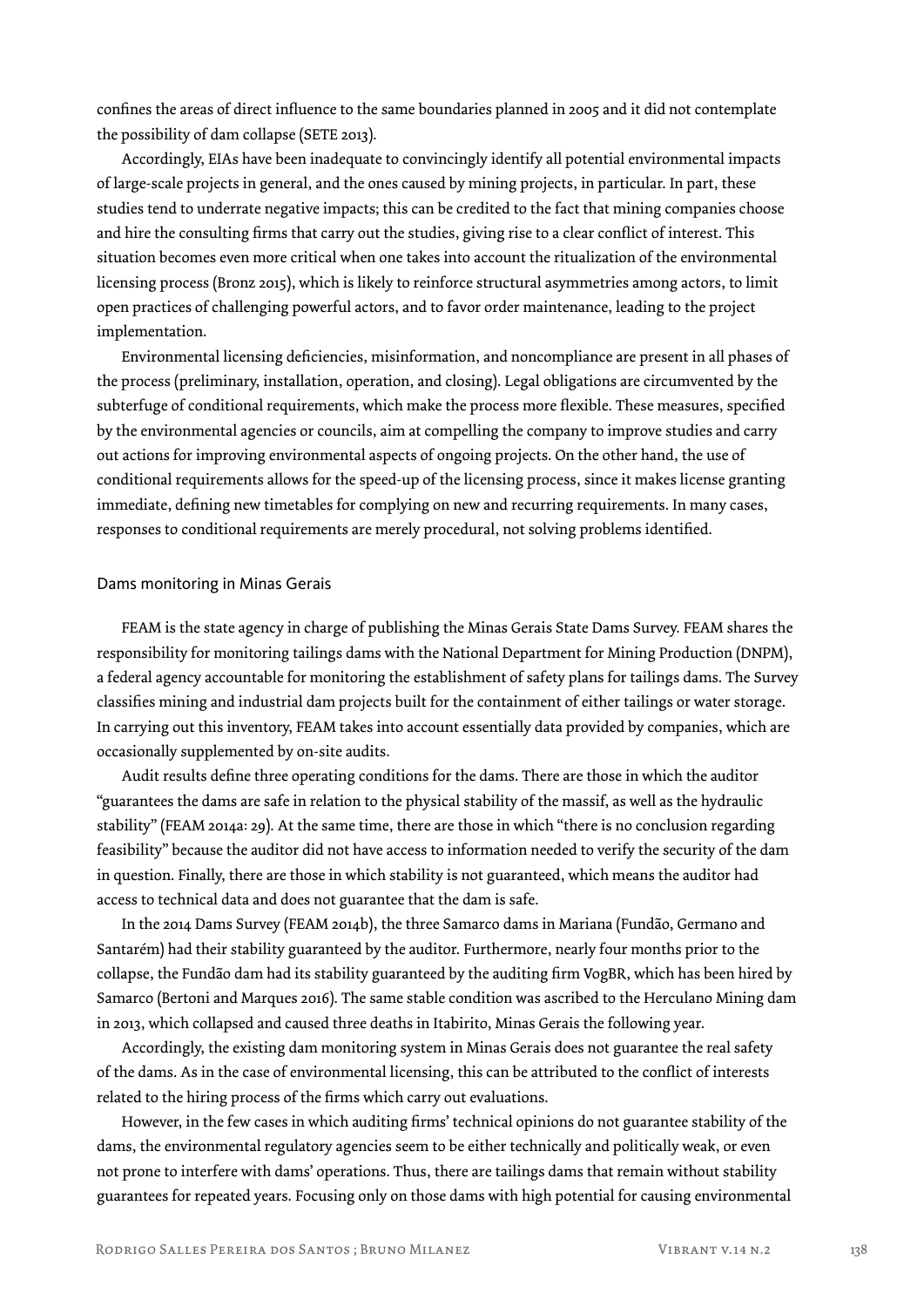damage, the analysis of the 2011-2015 period indicates seven dams which have been classified as unstable for two years (belonging to MMX Sudeste, Namisa/CSN and Vale); three for three years (MMX Sudeste and Vale); and one for four years (Vale) (FEAM 2012, 2013, 2014b, 2015).

These data demonstrate both the fragility of legislation, which allows for dams that repeatedly lack tested stability to remain in operation; as well as the limited capacity of the state government to guarantee that mining companies meet requirements of dam safety.

# **Is the State absent? The establishment of the Renova Foundation**

Considerations on the 'conduct adjustment' by firms and the State

Regarding the relations among Samarco, Vale and BHP Billiton, and the State, a new event has driven institutional change from the weak regulation paradigm to a self-regulation one. In March 2016, the three mining companies, the state governments of Minas Gerais and Espírito Santo and the Federal Government signed the "Terms of Transaction and Conduct Adjustment" (TTAC). By the TTAC, these actors established the Renova Foundation, a private organization responsible for the recovery, mitigation and compensation for the socioeconomic and environmental impacts provoked by the collapse of the Fundão dam (União et al. 2016).4

In general, a Term of Conduct Adjustment (TAC) is a device designed at promoting extrajudicial alternatives to solve conflicts (Rodrigues 2004), which is set up by public agencies with an actual or eventual violator of a collective right. TACs must contain varied requirements to be fulfilled by the committed party, such as the repairing of damages to collective rights, the conduct adjustment to legal and normative obligations, and/or the compensation for damages that cannot be recovered. TAC proponents often justify the need of such a device by the urgent nature of ecological disasters, since the processing delays of the judicial system may result in aggravating the consequences of environmental damages, which makes repairing even more difficult. This explains why State agencies in charge of concluding TACs give priority to environment protection, to the detriment of establishing liability for the damage (Viégas, Pinto and Garzon 2014).

The TTAC is consistent with this perspective, by declaring "the conclusion of this [out-of-court] plea agreement stems from mere liberality of the promisee, recognizing that the adoption of emergency measures is essential" (União et al. 2016: 3). However, speed and effectiveness are not naturally obtained by signing these agreements. The extent to which their objectives are achieved is dependent upon rigorous proof by public authorities and affected communities. As was discussed previously, public authorities have demonstrated neither technical nor political capacity to exercise such control. With regard to collective power, the TTAC defines a governance structure for the Renova Foundation that makes the participation of affected people formalistic.

Thus, the TTAC had design shortcomings, which indicated it would fall short of achieving the expected remediation results and compensating for the impacts of the disaster. In the following, we shall evaluate some of these failures.

In the literature regarding environmental policies, there is a consistent evaluation of agreements between private companies and governments. Despite the fact that most of it concerns agreements that

<sup>4</sup> The TTAC was certified in May 2016, although it was halted by the Supreme Court in August (Diniz 2016). In January 2017, the Federal Prosecution Service (MPF) signed a Preliminary Adjustment Term (TAP), aimed at reviewing the TTAC (MPF 2017). However, since this TAP covered the monitoring of the Foundation's actions by private firms which were service providers hired by Vale and Samarco, it was again contested by the affected communities and social movements.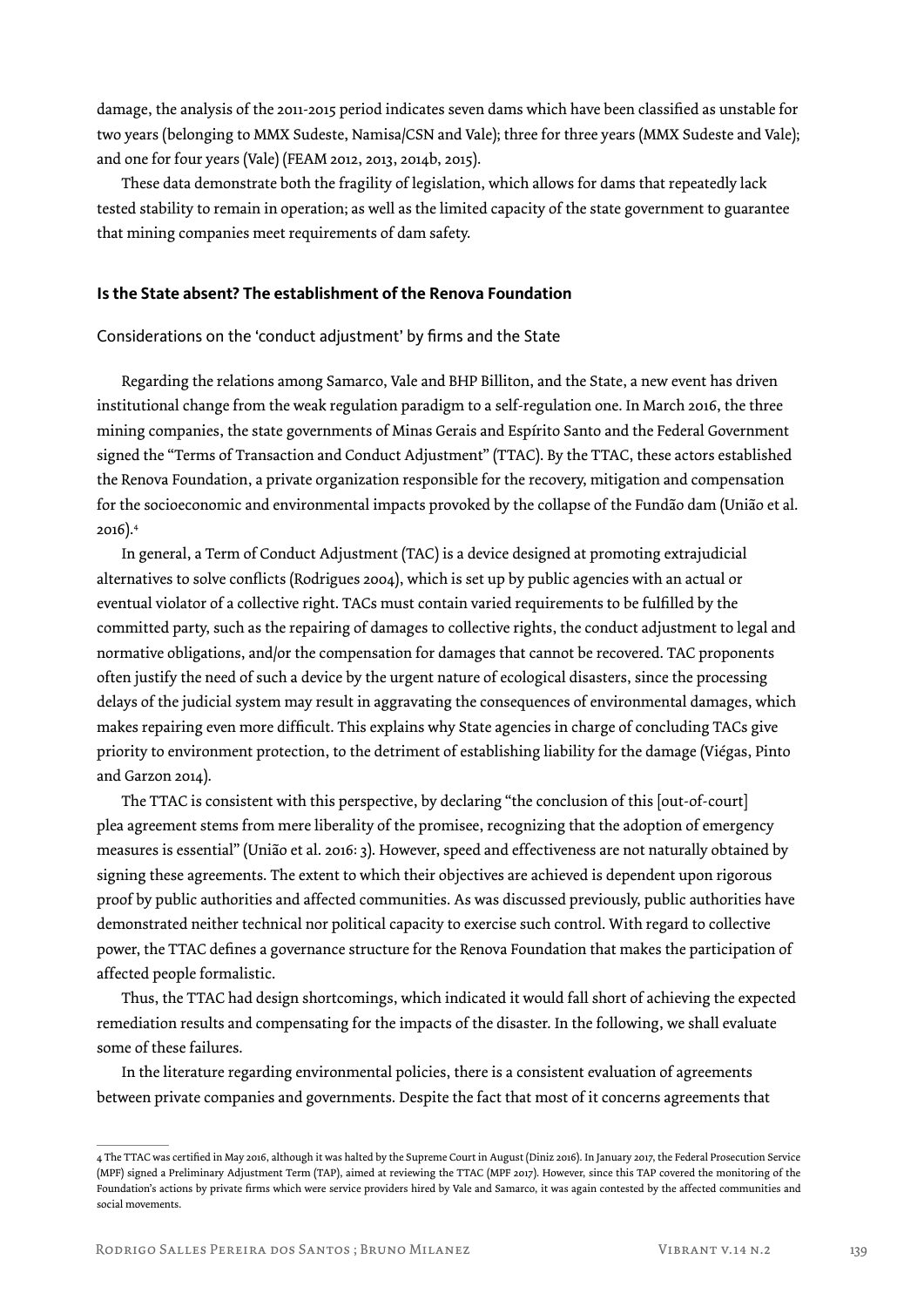involve different companies within the same sector, some of their elements are useful to analyze the TTAC. Mostly, these elements refer to issues related to social participation, and to monitoring and control systems.

With regard to social participation, the European Environmental Agency (EEA, 1997) claims that enforcing agreements is most effective when independent parties are involved in designing and carrying them out. Similarly, Bizer and Jülich (1999) mention the need to involve the legitimate and relevant parties both in the negotiation process and in implementing the agreements. The authors further argue for public access to monitoring data and results. Cunningham and Clinch (2004) insist that public involvement is one of the main features in defining agreements, arguing for mechanisms of participatory monitoring, which involve both the media and NGOs. Similarly, a report drafted by the OECD (2003) mentions that the involvement of NGOs increases the chances of achieving the goals proposed.

Another element frequently mentioned relates to systems of monitoring, control and disclosure of results. Generally speaking, such systems should be clear and trustworthy (EEA 1997). Furthermore, the evolution of agreement results should be disclosed periodically in a detailed manner (Bizer and Jülich 1999; Cunningham and Clinch 2004).

The literature also mentions the institutional capacity of regulatory agencies as an important factor (Cunningham and Clinch 2004). Moreover, there are criticism of agreements in which private companies assume all responsibilities, since such agreements tend to be less effective (Bizer and Jülich 1999).

Despite of the literature on these issues is copious, many of the limitations it indicates can still be identified in the TTAC. Such characteristics suggest either limited technical capacity of the TTAC designers, or weak commitment for reaching the objectives proposed.

### Allocating State and entrepreneurial roles and 'excluding' society

Two parties signed the TTAC. On one side, the Brazilian federal government, together with the state governments of Minas Gerais and Espírito Santo (all of them being represented by particular institutions and legal bodies). On the other side, Samarco, Vale and BHP Billiton.

The first noteworthy feature was the absence of representatives of the affected populations, who neither had the chance of participating in the discussion of the TTAC, nor were able to influence the definition of its content (Medeiros 2016). Rodrigues (2004: 85) claims "the decision-making process in concluding the conduct adjustment agreement must be the most participatory process as possible. Therefore, participatory mechanisms ideally should be made available within the decision of the legitimate body in charge of concluding the commitment". Despite this consideration, there are no legal guarantees of social participation in the proposing of an agreement such as this one. Brazilian legislation specifies State bodies as the sole proponent, neglecting the involvement of groups directly affected by environmental damages. Thus, integrating civil society organizations (CSOs) in the process of concluding the TTAC depends on the public agencies which drafted it, either by means of including CSOs as participants; or by offering conditions for indirect participation – holding public hearings, for example (Viégas, Pinto and Garzon 2014).

Thus, the absence of affected people in the drafting of the TTAC is the result of public authorities' decision to keep them apart from the process. We evaluate the way by which the TTAC was proposed suggests that public agencies share the idea that guaranteeing and defending transindividual rights and interests is a technical issue. Accordingly, these bodies have ascribed and restricted the decision-making power to the Renova Foundation, to environmental agencies, to third-party experts, and to the State bureaucracy.

By adopting strategies and methodologies that lack participatory mechanisms, the proponents of the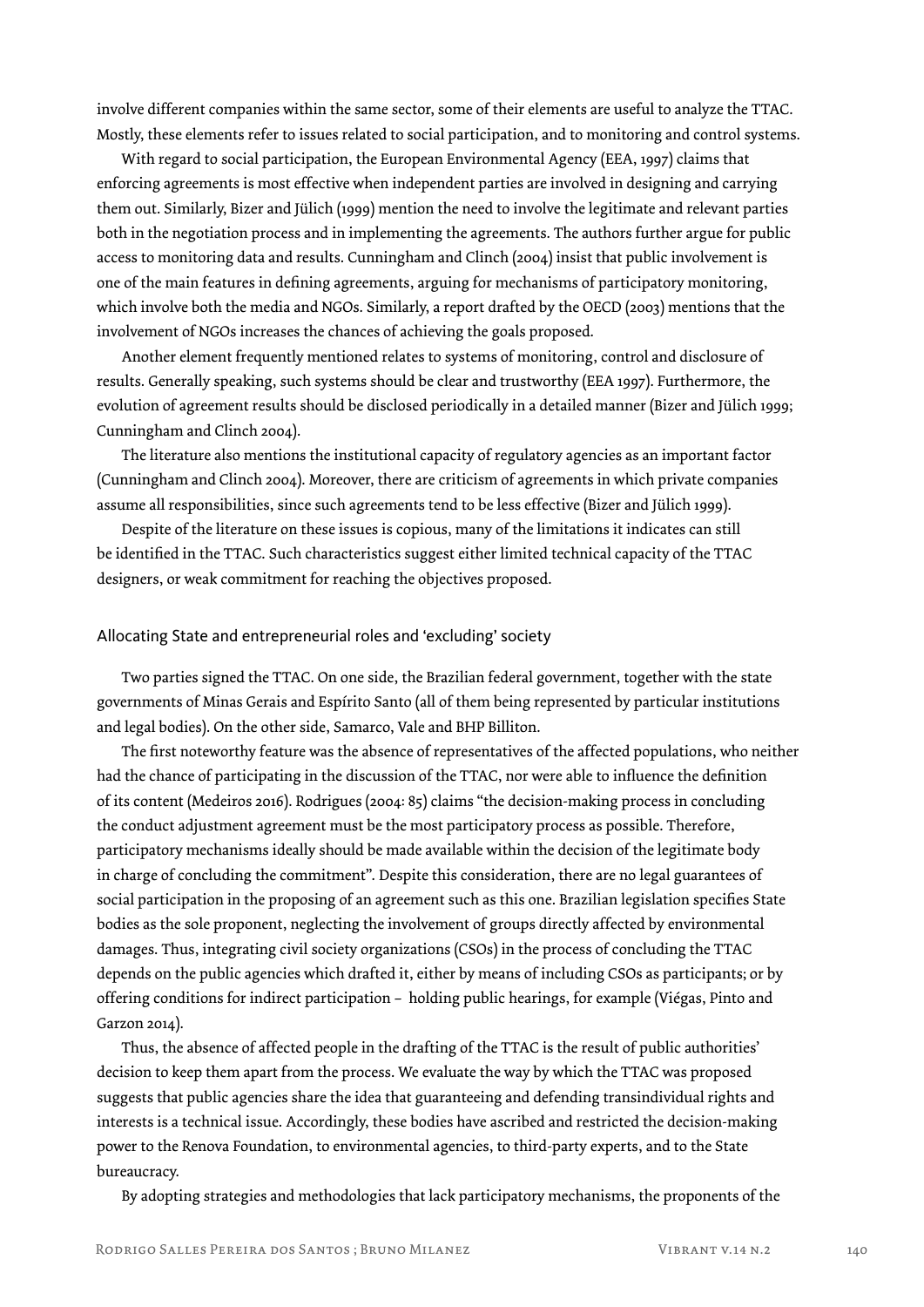agreement either limited or blocked the participation of social actors in the decision-making process, despite recommendations found in the literature, as cited above. Furthermore, the absence of guarantees of disclosure regarding the drafting of the clauses makes any attempts to exercise control over results virtually impossible.

Also relevant is the absence of the Federal Prosecution Service (MPF) and the State Prosecution Services of Minas Gerais (MPMG) and Espírito Santo (MPES). In fact, the TTAC seems to take measures to undermine future public civil actions (ACPs) of the Prosecution. Accordingly, the agreement has established that "the parties, through settlement that will be exhaustive in relation to the EVENT and its effects, intend to put an end to this ACP [no. 0069758-61.2015.4.01.3400] and other actions, with subject matter contained in or related to this ACP, ongoing or that may be filed by any agents with standing. In addition, further on, the TTAC specified that "the PROMISEES shall make submissions in the records of the lawsuits listed in the ANNEX and other class actions that may be filed with respect to the EVENT […], in order to cause the clauses and obligations provided in this SETTLEMENT to prevail" (União et al. 2016: 6).

Thus, governmental agencies aimed at not only "to put an end to" actions against the company, but also were prepared to make official declarations in lawsuits in order to defend the TTAC from any new claims, whether by affected populations or by the Prosecution. These definitions made explicit the position of the signatory public agencies, since they placed them alongside private actors' interests, to the detriment of diffuse and collective interests.

With respect to organizational form, in Clause 01, the TTAC has established a "foundation of private right, not for profit, in compliance with the requirements of the law, to be instituted by SAMARCO and the SHAREHOLDERS in order to prepare and perform all measures provided by ENVIRONMENTAL PROGRAMS and SOCIOECONOMIC PROGRAMS" (União et al. 2016: 10). Thus, the Renova Foundation would be responsible for all recovery, remedial and compensatory actions associated with the dam collapse.

With regard to the definition of the monitoring and control agents, the TTAC has established an Inter-Federative Committee composed of State representatives, which is responsible for overseeing the programs implemented by the Foundation. This Committee would be composed of two representatives of the Ministry of the Environment, two others from federal agencies related to socioeconomic programs, four representatives of state government agencies (two from Minas Gerais, two from Espírito Santo), two from affected municipalities of Minas Gerais and one from Espírito Santo and one representative of the Doce River Basin Committee, with ties to the public power (União et al. 2016: 84).

The monopoly of Executive Branch agencies over the Committee puts a risk for monitoring activities. As discussed previously, environmental agencies have shown to be unable to guarantee an effective assessment of achieved goals, due to their low environmental capacity.

The TTAC has also specified that "all activities developed by the FOUNDATION will be subject to independent external audit to be hired by the FOUNDATION (União et al. 2016: 15). With respect to the potential firms, the TTAC has even specified that the audit should "be carried out by consulting firm among the four (4) top business leaders in action in the country, namely: Ernest & Young (EY); KPMG; Deloitte; or Pricewaterhouse Coopers (PwC) (União et al. 2016: 69). As discussed in the previous section, the choice of and payment of auditors by the audited firms create a situation of striking conflict of interest. Such practice has already been largely contested in the specialized literature.

For example, Bazerman, Morgan and Loewenstein (1997: 90) argue that "under current institutional arrangements, it is psychologically impossible for auditors to maintain their objectivity; cases of audit failure are inevitable, even with the most honest auditors".

In another study, Boyd (2004) analyzed the global concentration process of the auditing sector, which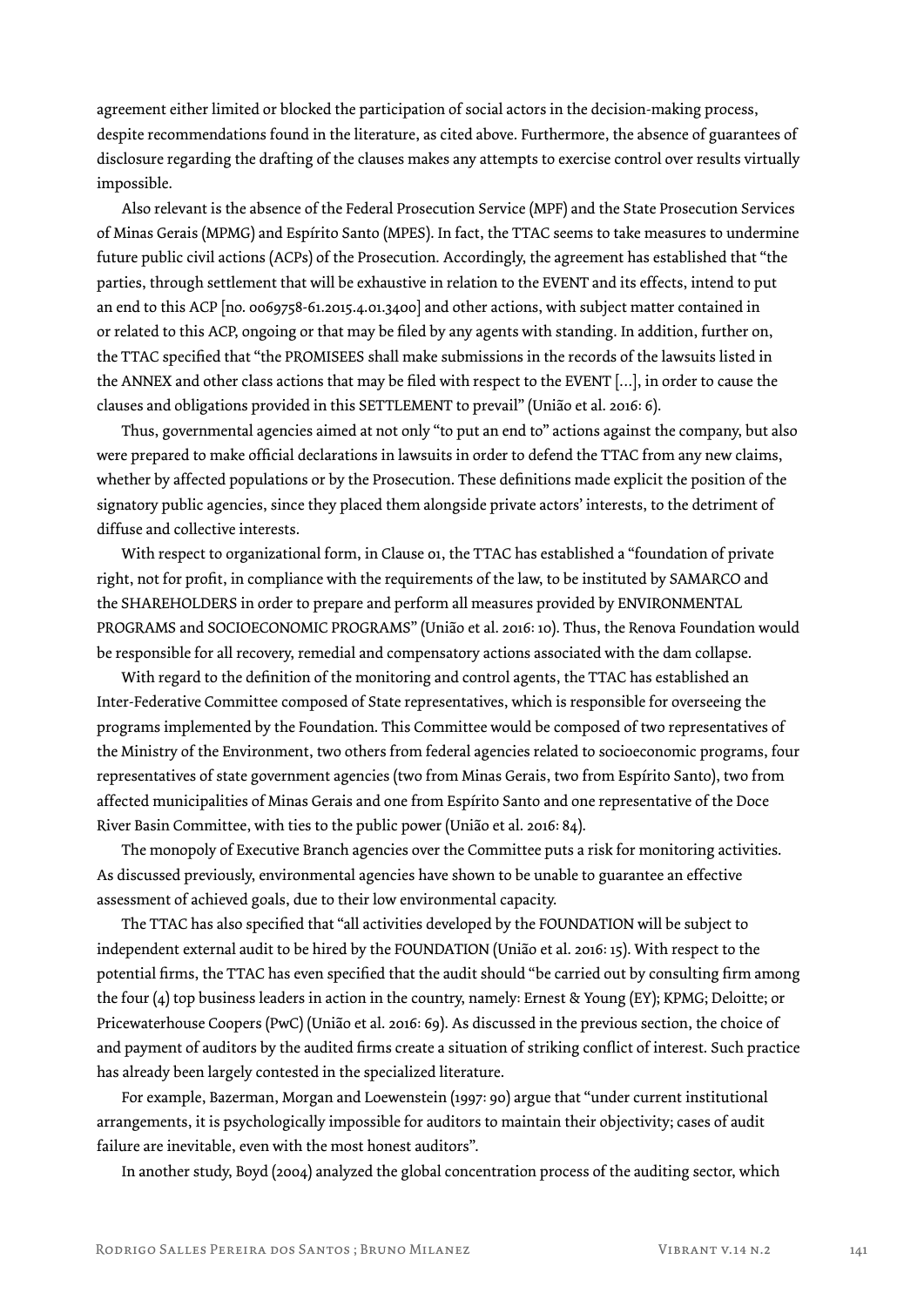culminated with the formation of the Big Four, exactly those companies chosen by the TTAC. According to the author, as companies globalized and consolidated, consulting services assumed increasing importance in their revenues, which greatly changed the relations among them and with the hiring companies. Exemplary of these changes, a PwC Canada document states the firm "will truly be a breakaway firm when our clients think of us as a professional services firm, not an accounting firm. We want them to think of us as always being able to provide them with assistance with virtually any business or industry issue they face" (Boyd 2004: 384). Along these lines, the author suggests that third-party consulting firms are becoming increasingly partners of their hiring companies, rather than "watchdogs". To some extent, this process may reduce the degree of independence in their auditing activities and in the evaluation of their contractors.

In addition, an article published in The Economist (2014) focuses on the performance of the Big Four. It has not only brought up fraud cases in which some of these firms were involved, but also argued that "companies tend to select auditors who will provide a clean opinion as cheaply and quickly as possible". Following this reasoning, one may conclude that allowing firms to choose their auditor tends to generate conflicts of interest, which would be minimized if that choice was made in a different manner.

Finally, the TTAC has provided for the creation of an Advisory Panel of Experts, composed by three members: the first being appointed by the Renova Foundation, the second by the Inter-Federative Committee, and the third one in agreement by both parties. This Panel should "provide technical opinions that are not binding to the parties, in order to assist in the search for solutions to divergences" (União et al. 2016: 87). Specifying the non-binding character of these technical opinions already indicates the limited power of the Panel experts.

Accordingly, the TTAC has excluded both the Prosecution and the affected people from the monitoring and control actions. Generally speaking, by transferring these activities to third-party auditing firms, the TTAC has not only reproduced the environmental policy model which allowed for the collapse of the dam, but it has also deepened a pattern of environmental self-regulation, despite all the limitations inherent to its application in countries which have low institutional capacity, such as Brazil.

One of the aspects most criticized by the social movements with respect to the TTAC was related to the methodology for defining affected people. The document has not only provided the Renova Foundation with the power to arbitrate who will be treated as affected people, but it has also established a series of restrictions and requirements for people to be recognized as affected and, consequently, for being compensated.

Firstly, the TTAC has transferred the power to determine which people will (and will not) be considered as affected to the Foundation, since it has the prerogative of defining eligibility and the compensation parameters.

CLAUSE 34: The FOUNDATION shall create indemnification parameters considering the socioeconomic condition of AFFECTED [PEOPLE at] their PREVIOUS SITUATION, as well as the general principles established by Brazilian law and parameters of existing precedents on Brazilian courts.

## […]

PARAGRAPH TWO: determination of the eligibility of IMPACTED for NEGOTIATION PROGRAM COORDINATED, as well as the general indemnification parameters to be established within the same will be proposed by the FOUNDATION and will be submitted to INTER-FEDERATIVE COMMITTEE for validation (União et al. 2016: 28).

Secondly, the TTAC has included a series of formal requirements, which would be difficult to meet by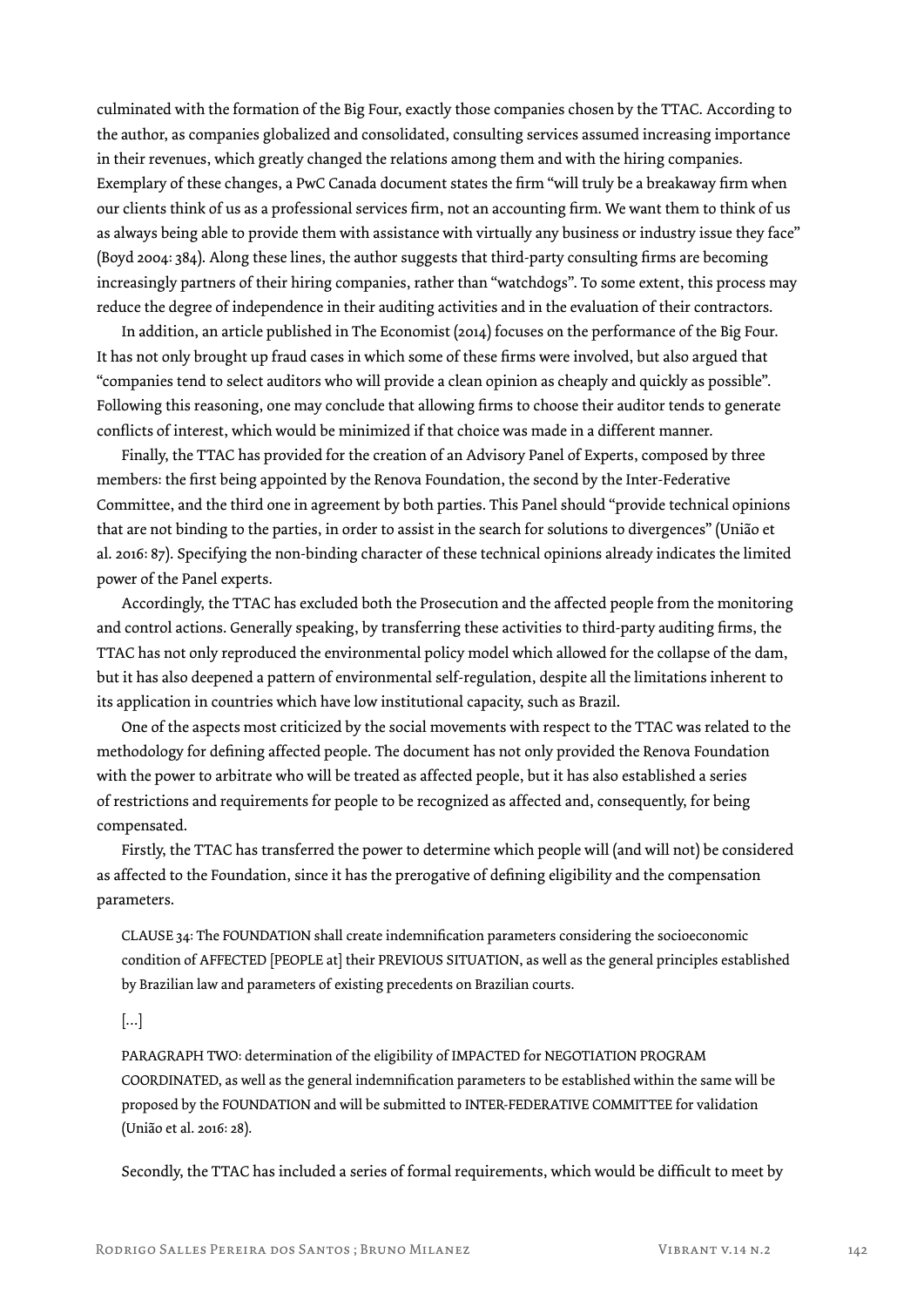people whose lives were destroyed by a 'wave of mud'. In order to be officially registered as eligible, affected people would be required to present documents that prove their personal data, family income, and personal and property losses. Only in "exceptional cases" would the Foundation accept other forms of proof (União et al. 2016: 25).

Another element that characterizes the State selective absence from the process is related to monitoring. In Clause 10, the TTAC has specified that there should be "mechanisms to assure the just, simple and quick negotiation, which might be followed up by the Public Authority" (União et al. 2016: 21). Therefore, the document indicates that negotiation between the Renova Foundation and the affected people should be immediate, on an individual basis, and without any guarantees of mediation by public authorities. Given the power asymmetry between affected people and negotiators representing the Foundation, it is difficult to imagine that these discussions will fully meet the needs of the former. The current vulnerability and dependence of these people, many of whom are living in houses rented by Samarco and surviving by means of financial 'aid' paid by the company, would contribute to their relative powerlessness in individual negotiations with the Foundation.

Far from being exceptional, these examples are illustrative of the sociopolitical mechanisms of an institutional arrangement that attributes specific roles both to the private companies involved in the disaster, and to the different State organizations involved in managing its impacts, while neglecting the demands and claims of the affected people. More importantly, the TTAC and the innovative institutional 'solution' represented by the Renova Foundation points to the emergence of a pattern of environmental selfregulation in the Brazilian mining industry.

#### **Final considerations**

Throughout this paper, we have mobilized the collapse of the Fundão dam to describe some traces of a potential change in the trajectory of the environmental regulation policy in Brazil; the move from a model based on weak regulation to one of self-regulation. Thus, while environmental licensing and monitoring of tailings dams remain subject to a fragile, formal type of State control; the monitoring and auditing of recovery and environmental compensation actions resulting from the disaster have been transferred to a private foundation and to third-party consulting firms hired by the former. Such a change is not particular to Brazil, but rather is consistent with global tendencies linked to the advance and deepening of neoliberalism.

However, this transition is neither linear nor immediate. Moving from the case of the Fundão dam to changes in environmental legislation, we can identify trends driven at consolidating both models.

In 2016, Governor Fernando Pimentel (PT/MG) approved law 21972/2016, which changes the State Environmental System (SISEMA). This new act has not only limited the time for the assessment of environmental impact studies by State agencies (clause 21), but also has allowed for the licensing to be debated and approved without due analysis by the appropriate technical agencies (clause 23). In addition, the law created the category of "priority projects", the importance of which would be discretionary. These projects would not be appraised by technical agencies, but rather by a complementary structure of the State Secretariat for the Environment and Sustainable Development (clauses 5, 24 and 25). In March 2016, Senator Blairo Maggi (PP/MT) submitted to the Federal Senate the bill 654/2015 (PLS 654/2015), which has established the "special environmental licensing of strategic infrastructure projects". With a wording very similar to that of the Minas Gerais law, this bill has limited the time available for assessments by environmental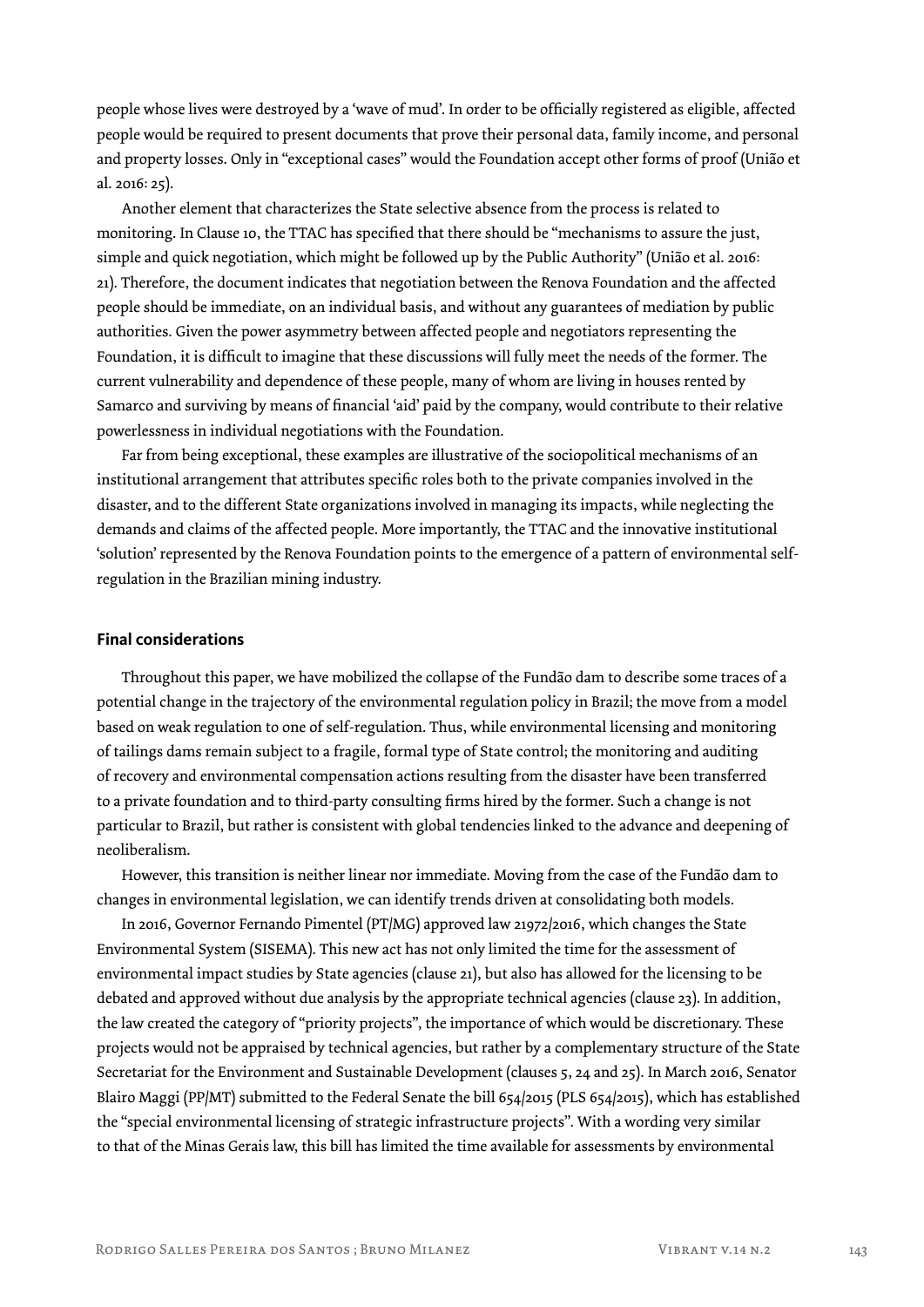agencies and has provided that "the non-fulfillment of deadlines by agencies which have been notified will entail their acquiescence to the process of special environmental licensing" (clause 5, paragraph three).

Accordingly, reducing the time available for assessments, as well as replacing technical analyses by *ad hoc* political evaluations, tend to deepen the weak regulation model.

On the other hand, the Commission of Constitution, Justice and Citizenship of the Federal Senate has approved the Proposed Constitutional Amendment 65/2012 (PEC 65/2012) in April 2016. As such, it aims at including the following article in the Federal Constitution: "The submission of prior environmental impact study implies authorization to implement the project, which may not be suspended or cancelled for the same reasons, except in view of supervening fact". If approved, this Amendment would make the assessment of environmental impact studies unnecessary since submitting a prior study would guarantee authorization. That would be a clear shift towards a self-regulation model.

However, it is noteworthy that the national environmental system has never been effectively completed. Since the establishment of the Special Secretariat for the Environment (SEMA) in the 1970s, as noted by Guimarães (1991: 192), environmental agencies have been placed "at a bus stop where the bus of power does not stop". Similarly, as Ames and Keck (1997) have noticed, Brazil has always been dominated by an *ethos* of natural resources' appropriation and, since the 1970s, by a permanent *bias* against policies driven at regulating economic growth.

Along these lines, although a presumed "continuum that ranges from "hard" law at one end, to "soft" law or CSR on the other" (Marques 2016: 2) is effectively shown as replacing weak regulation by selfregulation, it seems to be necessary to enlarge the framework.

Taking into account Boltanski and Chiapello's "interplay between three terms" (2005: 29), i.e. accumulation, critique and justification, as defining capitalism, the critical point of such a transition is no longer its result – the emergence of private and/or hybrid regulatory forms. It rather comes to reside in its movement. Accordingly, it is key to focus on the process by which organizational forms of regulation assume weak and/or private forms as dominant features. Moreover, the ongoing change in efficiency criteria towards regulation may be as important, or even more so, than specific organizational forms.

It is in these terms that St-Laurent and Le Billon (2015) reclaim Foucaldian reflections on the capacity of neoliberalism to redefine, on enduring bases, the limits of State action and of its diffuse effects on the human conduct. More broadly, we highlight the capacity of neoliberalism to continuously rearrange the relations between State, market (Block and Evans 2005) and civil society, and equally to redefine the forms and contents of social action of an economic type.

Extending this reflection, we argue that private and/or hybrid devices or mechanisms of regulation, among which the emergence of the Renova Foundation stands out, operate continuously as "technologies of government" (St-Laurent and Le Billon 2015: 592). Such mechanisms are dependent on State active participation in their formation and entrenchment – even when acting as a 'fiduciary', bestowing trust on the emerging regulatory forms.

Therefore, we go against the spread viewpoint on this set of phenomena. In spite of focusing on its negative dimension – based on a minimal State model and on the 'deconstruction' of welfare organizations and institutions – we highlight its role as technical means of influence over the conduct of individual and collective actors. Accordingly, we understand neoliberalism based on its normative properties, capable of creating new institutional arrangements, by "repositioning" (St-Laurent and Le Billon 2015: 591) the relations between economy, politics and society.

Among other State roles, those related to controlling the access to (and the behavior in) markets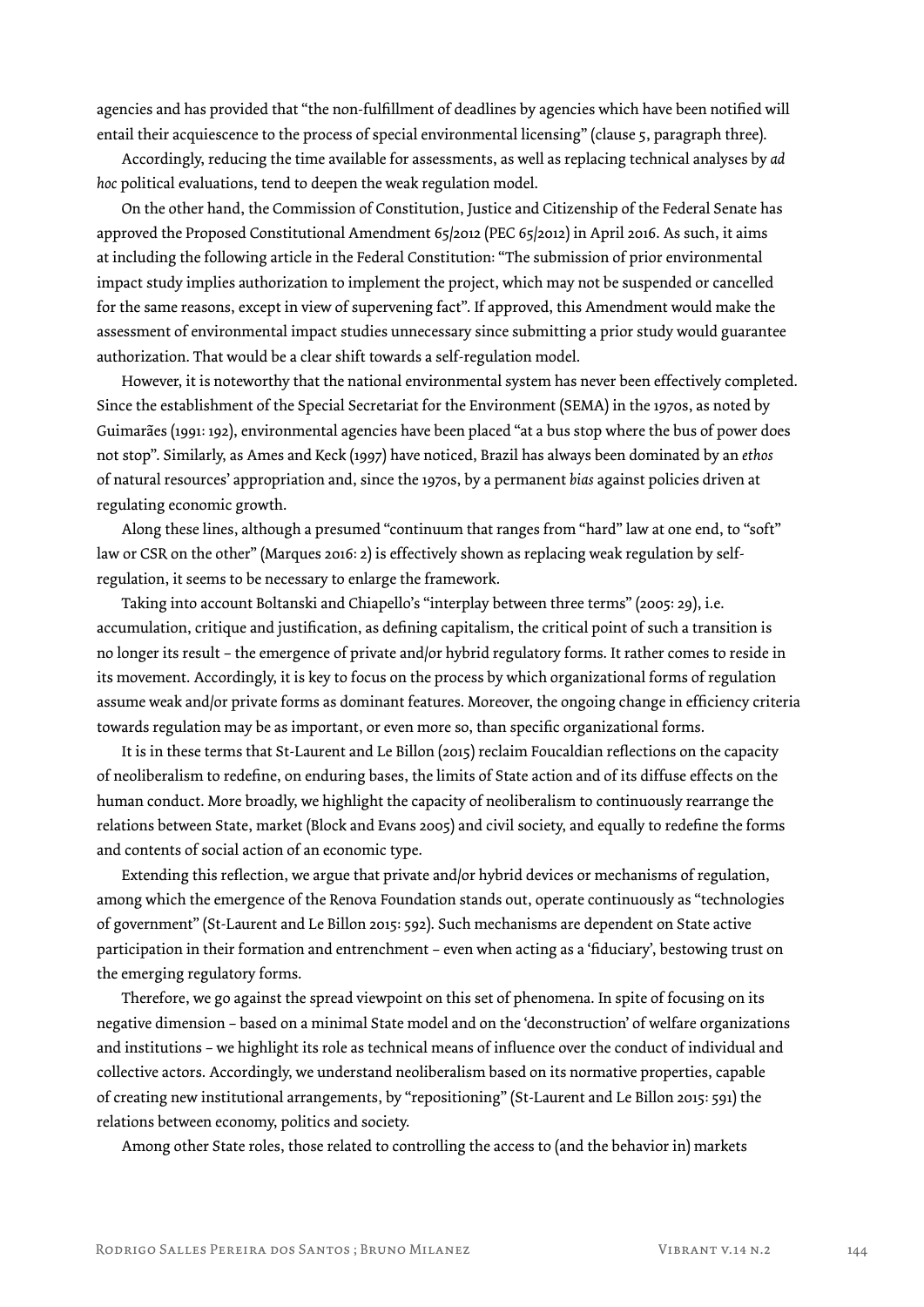and to the institutionalization of rights (Bartley 2014) are progressively delegated and extinguished, as far as they are contractually reframed as agreements. Differently from simple inaction, the progressive 'deconstruction' of governmental regulatory forms of the market-society relations – and the systematic opposition to intergovernmental arrangements – give rise to selective patterns of State, market and civil action and omission. Such forms allow for a more diffuse and asymmetric exercise of power, and the emergence of a 'soft', permanent regulation of the mining industry, aimed at anticipating and sidetracking any risks associated with its continuous expansion.

As a result, the technologies of government under discussion are mainly driven towards private forms of controlling the economic activity, propelling a dynamic process of privatization of regulation – as well as the autonomization of the economic sphere and their actors, in the Polanyian sense. Nevertheless, these technologies are dependent on decentralized dynamics of power and on the engagement of diverse actors to fulfill "the potential to maintain and (re)produce the state's historical role as an ally" of economic actors, as well as "of the mining industry in developing the sector" (St-Laurent and Le Billon 2015: 591). As such, technologies of government are socially and politically constructed, reconciling both the perspectives of autonomization and embeddedness of all economic activity in social relations.

Translated by Franklin Rothman Revised by Rodrigo Salles Pereira dos Santos e Bruno Milanez

Received on: March 18, 2017; Accepted on: April 02, 2017

**\*** The authors thank the *Fundação de Amparo à Pesquisa do Estado de Minas Gerais* (FAPEMIG), the *Fundação de Amparo à Pesquisa do Estado do Rio de Janeiro (*FAPERJ), and the *Conselho Nacional de Desenvolvimento Científico e Tecnológico* (CNPq) for the financial support that enabled us to carry out research and write this paper.

#### **References**

- AMES, Barry; KECK, Margaret E. 1997. "The politics of sustainable development: environmental policy making in four Brazilian states." *Journal of Interamerican Studies and World Affairs*, 39(4): 1-40.
- BARTLEY, Tim. 2003. "Certifying forests and factories: states, social movements, and the rise of private regulation in the apparel and forest products fields." *Politics & Society*, 31(3): 433-464.
	- \_\_\_\_\_. 2014. "Transnational governance and the re-centered state: sustainability or legality?" *Regulation & Governance*, 8(1): 93-109.
- BAZERMAN, Max H.; MORGAN, Kimberly P.; LOEWENSTEIN, George F. 1997. "The impossibility of auditor independence." *Sloan Management Review*, 38(4): 89-94.
- BEBBINGTON, Anthony. 2010. "Extractive industries and stunted states: conflict, responsibility and institutional change in the Andes." In: R. Raman and R. D. Lipschutz (orgs.), *Corporate social responsibility: comparative critique*. London: Palgrave MacMillan. pp. 97-116.
- BERTONI, Estevão; MARQUES, José. 2016. "Qualquer engenheiro faria cálculos que fiz em Mariana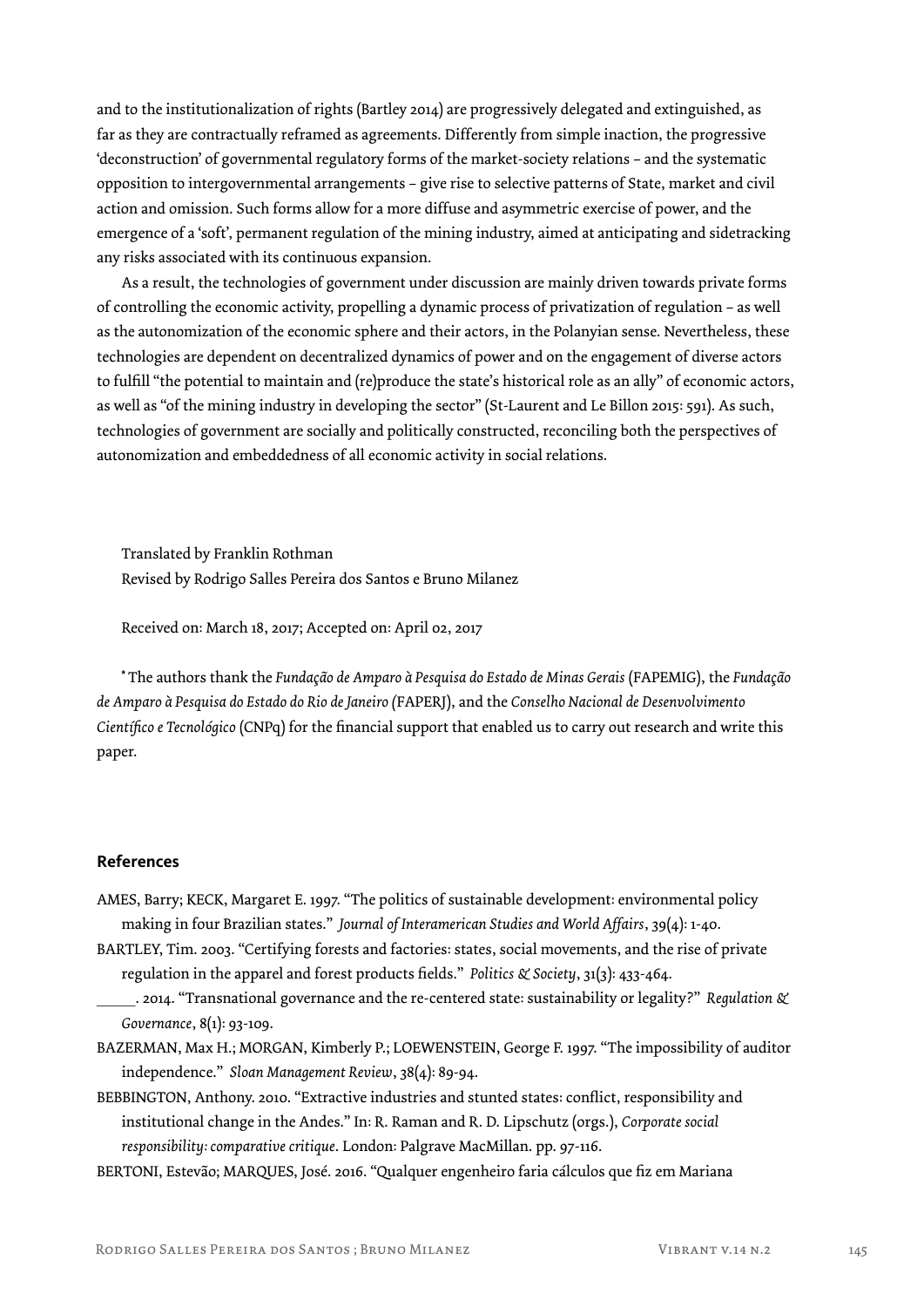(MG), diz indiciado." Last Modified 17 Mar. Accessed 01 Mar 2017. http://www1.folha.uol.com.br/ cotidiano/2016/03/1751384-qualquer-engenheirofaria-calculos-que-fz-em-mariana-mg-diz-indiciado. shtml.

BIZER, Kilian; JÜLICH, Ralf. 1999. "Voluntary agreements – trick or treat?" *European Environment*, 9: 59-66. BLOCK, Fred; EVANS, Peter. 2005. "The State and the economy." In: N. J. Smelser and R. Swedberg (orgs.),

*The handbook of economic sociology*. 2a ed. Princeton, Oxford: Princeton University Press. pp. 505-526. BOLTANSKI, Luc; CHIAPELLO, Ève. 2005. *The new spirit of capitalism*. London, New York: Verso.

- BOYD, Colin. 2004. "The structural origins of conflicts of interest in the accounting profession". *Business Ethics Quarterly*, 14: 377-398.
- BRANDT MEIO AMBIENTE. 2005. Estudo de Impacto Ambiental EIA. Barragem de Rejeito do Fundão. Nova Lima. Mimeo.
- BRONZ, Deborah. 2015. *Nos bastidores do licenciamento ambiental: uma etnografia das práticas empresariais em grandes empreendimentos no Brasil*. Rio de Janeiro: Contra Capa.
- CARNEIRO, Eder Jurandir. 2005. "A oligarquização da política ambiental mineira." In: A. Zhouri, K. Laschefski and D. B. Pereira (orgs.), *A insustentável leveza da política ambiental: desenvolvimento e conflitos ambientais*. Belo Horizonte: Autêntica. pp. 65-88.
- CLAPP, Jennifer. 1998. "The privatization of global environmental governance: ISO 14000 and the developing world." *Global Governance*, 4(3): 295-316.
- CUNNINGHAM, James A.; CLINCH, J. Peter. 2004. "An organizing framework for the implementation of environmental voluntary approaches". *European Environment*, 14: 30-39.
- DASHWOOD, Hevina S. 2013. "Global private governance: explaining initiatives in the global mining sector." In: J. Mikler (org.), *The handbook of global companies*. Oxford: John Wiley & Sons Ltd. pp. 456-473.
- DIAS, Luiz Guilherme. 2015. "O que falta para assegurar a sustentabilidade?" *Relações com Investidores*, 199: 24-25.
- DINIZ, Maiana. 2016. "Justiça anula homologação de acordo entre Samarco, Vale, BHP e União." Last Modified 18 Aug. Accessed 01 Mar 2017. http://agenciabrasil.ebc.com.br/geral/noticia/2016-08/justicaanula-acordo-entre-samarco-vale-bhp-e-uniao-e-mantem-acao.
- EEA. 1997. *Environmental agreements, environmental effectiveness*. Vol. 1, Environmental Issues Series. Copenhagen: European Environmental Agency.
- ENRIQUEZ, Maria Amélia Rodrigues Silva. 2007. *Maldição ou dádiva? Os dilemas do desenvolvimento sustentável a partir de uma base mineira*. Ph.D. Thesis, Serviço Geológico do Paraná, Centro de Desenvolvimento Sustentável, Universidade de Brasília. Brasília.
- \_\_\_\_\_.; DRUMMOND, José. 2007. "Social-environmental certification: sustainable development and competitiveness in the mineral industry of the Brazilian Amazon". *Natural Resources Forum*, 31(1): 71-86.
- ETTERN; FASE. 2011. Projeto Avaliação de Equidade Ambiental como instrumento de democratização dos procedimentos de avaliação de impacto de projetos de desenvolvimento. Relatório Síntese. Rio de Janeiro. Mimeo.
- FEAM. 2006. Parecer Técnico DIMIM n. 062/2006. Samarco Mineração S.A. Mina de Alegria e Germano. edited by F. F. E. d. M. Ambiente. Mimeo.
	- \_\_\_\_\_. 2012. "Lista de Barragens 2012." Accessed 01 Mar 2017. http://www.feam.br/images/stories/arquivos/ Gestao\_Barragens\_2006/2012/lista\_das\_barragens\_2012.xls.
- \_\_\_\_\_. 2013. "Lista de Barragens 2013." Accessed 01 Mar 2017. http://www.feam.br/images/stories/ inventario/2013/lista%20de%20barragens%20-2013.xls.
- \_\_\_\_\_. 2014a. *Inventário de barragem do estado de Minas Gerais ano 2014*. Belo Horizonte: Fundação Estadual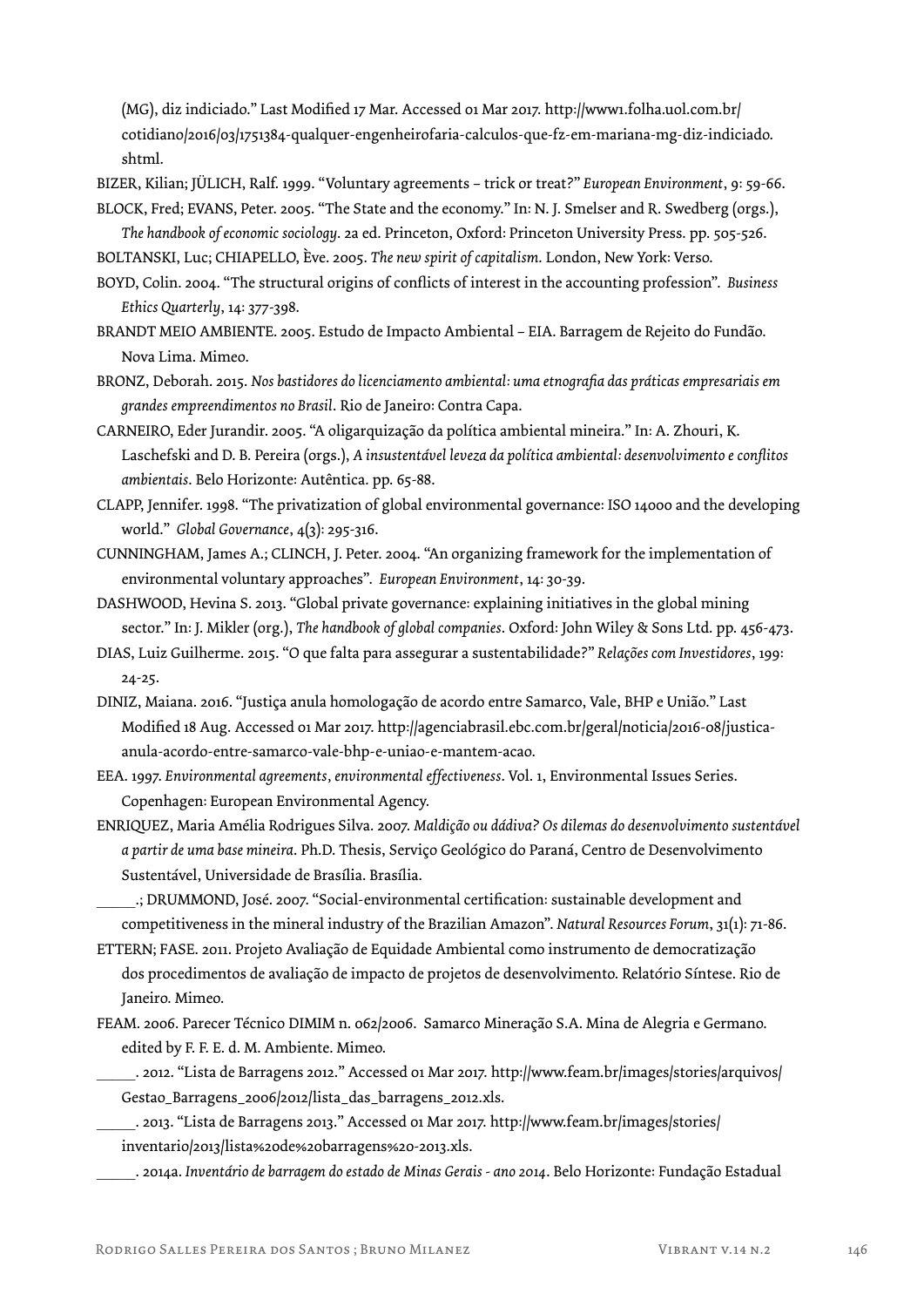do Meio Ambiente.

- \_\_\_\_\_. 2014b. "Lista de Barragens 2014." Accessed 01 Mar 2017. http://www.feam.br/images/stories/2015/ DECLARACOES\_AMBIENTAIS/GESTAO\_DE\_BARRAGENS/lista%20de%20barragens\_2014\_publicao.xls.
- \_\_\_\_\_. 2015. "Lista de Barragens 2015." Accessed 01 Mar 2017. http://www.feam.br/images/stories/2016/ BARRAGENS/Lista\_de\_Barragens\_Divulga%C3%A7%C3%A3o\_V02.xlsx.
- GRANOVETTER, Mark. 2007. "Ação econômica e estrutura social: o problema da imersão." *RAE eletrônica*,  $6(1)$ .
- GUIMARÃES, Roberto P. 1991. *The ecopolitics of development in the Third World: politics and environment in Brazil*. Boulder, London: Lynne Rienner Publishers.
- HAALBOOM, Bethany. 2012. "The intersection of corporate social responsibility guidelines and indigenous rights: examining neoliberal governance of a proposed mining project in Suriname". *Geoforum*, 43(5): 969-979.
- HOCHSTETLER, Kathryn. 2002. "Brazil." In: \_\_\_\_\_. (org.), *Capacity building in national environmental policy: a comparative study of 17 countries*. Berlin: Springer. pp. 69-95.
- JACKSON, Gregory; RATHERT, Nikolas. 2017. "Private governance as regulatory substitute or complement? A comparative institutional approach to CSR adoption by multinational corporations." In: C. Dorrenbacher and M. Geppert (orgs.), *Multinational corporations and organization theory: post millennium perspectives*. Bingley: Emerald Publishing Limited. pp. 445-478.
- JÄNICKE, Martin. 1992. "Conditions for environmental policy success: an international comparison." *The Environmentalist*, 12(1): 47-58.
- . 2002. "The political system's capacity for environmental policy: the framework for comparison." In: \_\_\_\_\_. (org.), *Capacity building in national environmental policy: a comparative study of 17 countries*. Berlin: Springer. pp. 1-18.
- KEENAN, J. C.; KEMP, D. L.; RAMSAY, R. B. 2016. "Company-community agreements, gender and development." *Journal of Business Ethics*, 135(4): 607-615.
- KIRCHHOFF, Denis. 2006. "Capacity building for EIA in Brazil: Preliminary considerations and problems to be overcome." *Journal of Environmental Assessment Policy and Management*, 8(1): 1-18.
- LORENZ, Chris. 2012. «If you're so smart, why are you under surveillance? Universities, neoliberalism, and New Public Management.» *Critical Inquiry*, 38(3): 599-629.
- LYNN JR., Laurence E. 1998. "A critical analysis of the New Public Management." *International Public Management Journal*, 1(1): 107-123.
- MANSUR, Maíra Sertã; WANDERLEY, Luiz Jardim; MILANEZ, Bruno; SANTOS, Rodrigo Salles Pereira dos; GIFFONI PINTO, Raquel; GONÇALVES, Ricardo Junior de Assis Fernandes COELHO, Tádzio Peters. 2016. "Antes fosse mais leve a carga: introdução aos argumentos e recomendações referentes ao desastre da Samarco/Vale/BHP Billiton." In: M. Zonta and C. Trocate (orgs.), *Antes fosse mais leve a carga: reflexões sobre o desastre da Samarco/Vale/BHP Billiton*. Marabá: Editorial Iguana. pp. 17-49.
- MARQUES, José Carlos. 2016. "Private regulatory fragmentation as public policy: governing Canada's mining industry". *Journal of Business Ethics*, 135(4): 617-630.
- MATTLI, Walter; WOODS, Ngaire. 2009. "In whose benefit? Explaining regulatory change in global politics". In: W. Mattli and N. Woods (orgs.), *The politics of global regulation*. Princeton, Oxford: Princeton University Press. pp. 1-43.
- MCELROY, Caitlin A. 2012. "Corporate foundations in the mining industry: the relationship between responsible investment and social investment." *Journal of Sustainable Finance & Investment*, 2(3-4): 240- 256.
- MEDEIROS, Etore. 2016. "Longe das vítimas, governo assina acordo sobre desastre de Mariana. Agência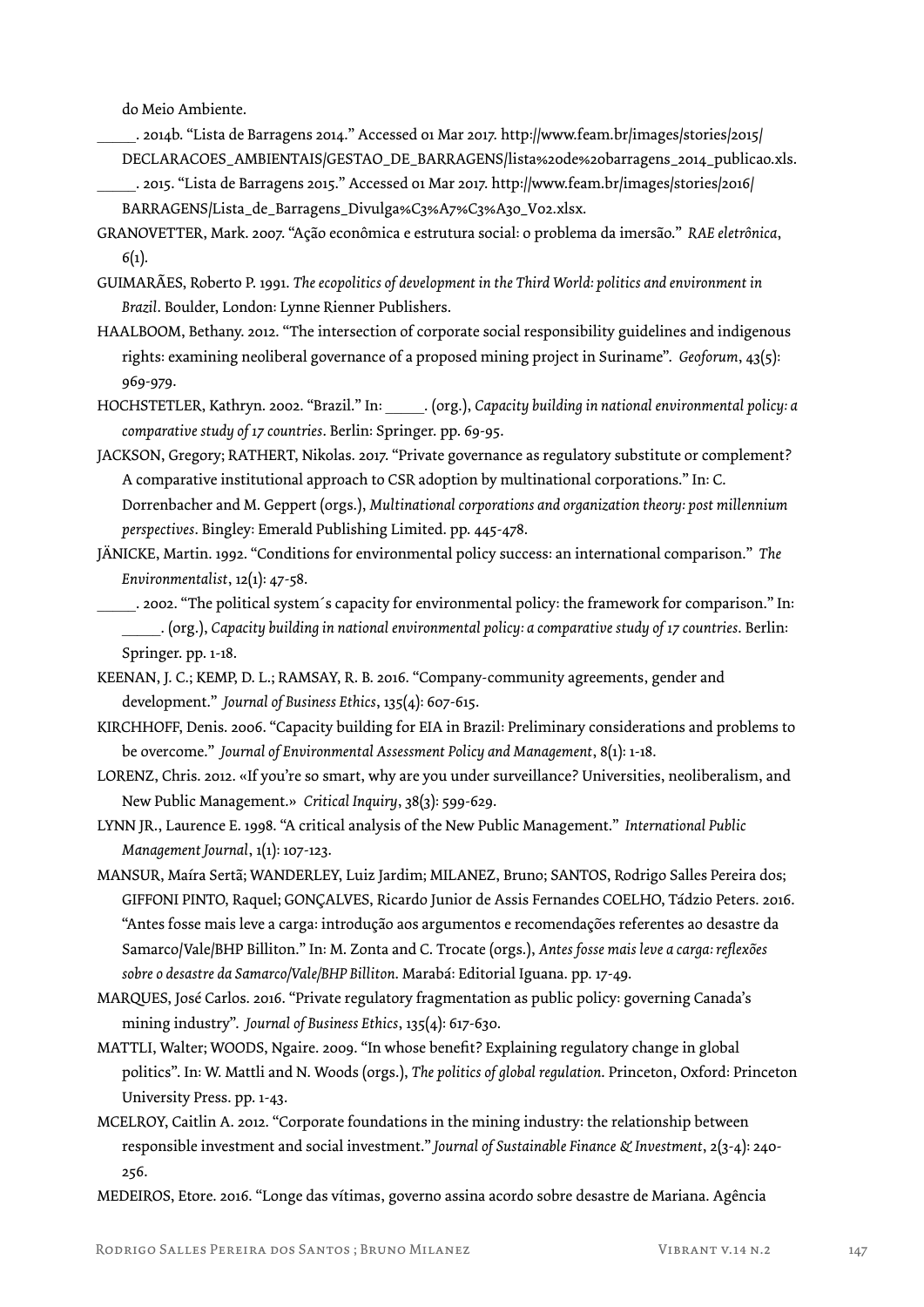Pública." Last Modified 03 Mar. Accessed 01 Mar 2017. http://apublica.org/2016/03/longe-das-vitimasgoverno-assina-acordo-sobredesastre-de-mariana/.

MILANEZ, Bruno; BÜHRS, Ton. 2009. "Extended producer responsibility in Brazil: the case of tyre waste." *Journal of Cleaner Production*, 17(6): 608-615.

\_\_\_\_\_.; OLIVEIRA, Clarissa Reis. 2015. "Capacidade ambiental no nível subnacional: o caso do estado de Minas Gerais, Brasil". *Planejamento e Políticas Públicas*, 44: 317-342.

- MPF. 2017. "MPF firma acordo preliminar com Samarco, Vale e BHP Billiton no valor de R\$ 2,2 bilhões." Accessed 01 Mar 2017. http://www.mpf.mp.br/mg/sala-de-imprensa/noticias-mg/mpf-firma-acordopreliminar-com-samarco-vale-e-bhp-billiton-no-valor-de-r-2-2-bilhoes.
- O'CALLAGHAN, Terry; VIVODA, Vlado. 2013. "How global companies make national regulation." In: J. Mikler (org.), *The handbook of global companies*. West Sussex: John Wiley & Sons. pp. 155-169.
- OECD. 2003. *Voluntary approaches for environmental policy: effectiveness, efficiency and usage in policy mixes*. Paris: Organisation for Economic Co-operation and Development.

POLANYI, Karl. 2013. *A grande transformação: as origens da nossa época*. 2a. ed. Rio de Janeiro: Elsevier Brasil.

- PORTER, Tony; BROWN, Sherri. 2013. "Why, when and how companies get organized." In: J. Mikler (org.), *The handbook of global companies*. West Sussex: John Wiley & Sons. pp. 96-112.
- RODRIGUES, Geisa Assis. 2004. "Princípios da celebração do compromisso de ajustamento de conduta em matéria ambiental." *RevCEDOUA*, 7(13): 67-88.
- RODRIGUES, Gelze Serrat Souza Campos. 2010. "A análise interdisciplinar de processos de licenciamento ambiental no estado de Minas Gerais: conflitos entre velhos e novos paradigmas." *Sociedade & Natureza*, 22(2): 267-282.
- SAGAR, A. D. 2000. "Capacity development for the environment: a view for the South, a view for the North". *Annu. Rev. Energy Environ*, 25: 377-439.
- SCHIAVI, Petrina; SOLOMON, Fiona. 2007. "Voluntary initiatives in the mining industry: do they work?" *Greener Management International*, 53: 27-41.
- SETE. 2013. Estudo de Impacto Ambiental (EIA). Unificação e Alteamento das Barragens de Rejeito de Germano e Fundão: Complexo Minerador Germano-Alegria Mariana/MG. Belo Horizonte: SETE Soluções e Tecnologia Ambiental.
- ST-LAURENT, Guillaume Peterson; LE BILLON, Philippe. 2015. "Staking claims and shaking hands: Impact and benefit agreements as a technology of government in the mining sector." *The Extractive Industries and Society*, 2(3): 590-602.
- THE ECONOMIST. 2014. "The dozy watchdogs." Last Modified 13 Dez. Accessed 24 Mar 2016. http://www. economist.com/news/briefing/21635978-some-13-years-after-enron-auditors-still-cant-stop-managerscooking-books-time-some.
- TUBINO, Denise Isabel Salomon; DEVLIN, John F.; YAP, Nonita. 2011. "A busca pela responsabilidade socioambiental em Itabira (MG)." In: F. R. C. Fernandes; M. A. R. S. Enríquez and R. C. J. Alamino (orgs.), *Recursos minerais & sustentabilidade territorial. Vol. I Grandes minas*. Rio de Janeiro: Centro de Tecnologia Mineral. pp. 307-332.
- UNIÃO. 2016. Instituto Brasileiro de Meio Ambiente e dos Recursos Naturais Renováveis, Instituto Chico Mendes de Conservação da Biodiversidade, Agência Nacional de Águas, Departamento Nacional de Produção Mineral, Fundação Nacional do Índio, Estado de Minas Gerais, Instituto Estadual de Florestas, Instituto Mineiro de Gestão de Águas, Fundação Estadual de Meio Ambiente, Estado do Espírito Santo, Instituto Estadual de Meio Ambiente e Recursos Hídricos, Instituto de Defesa Agopecuária e Florestal